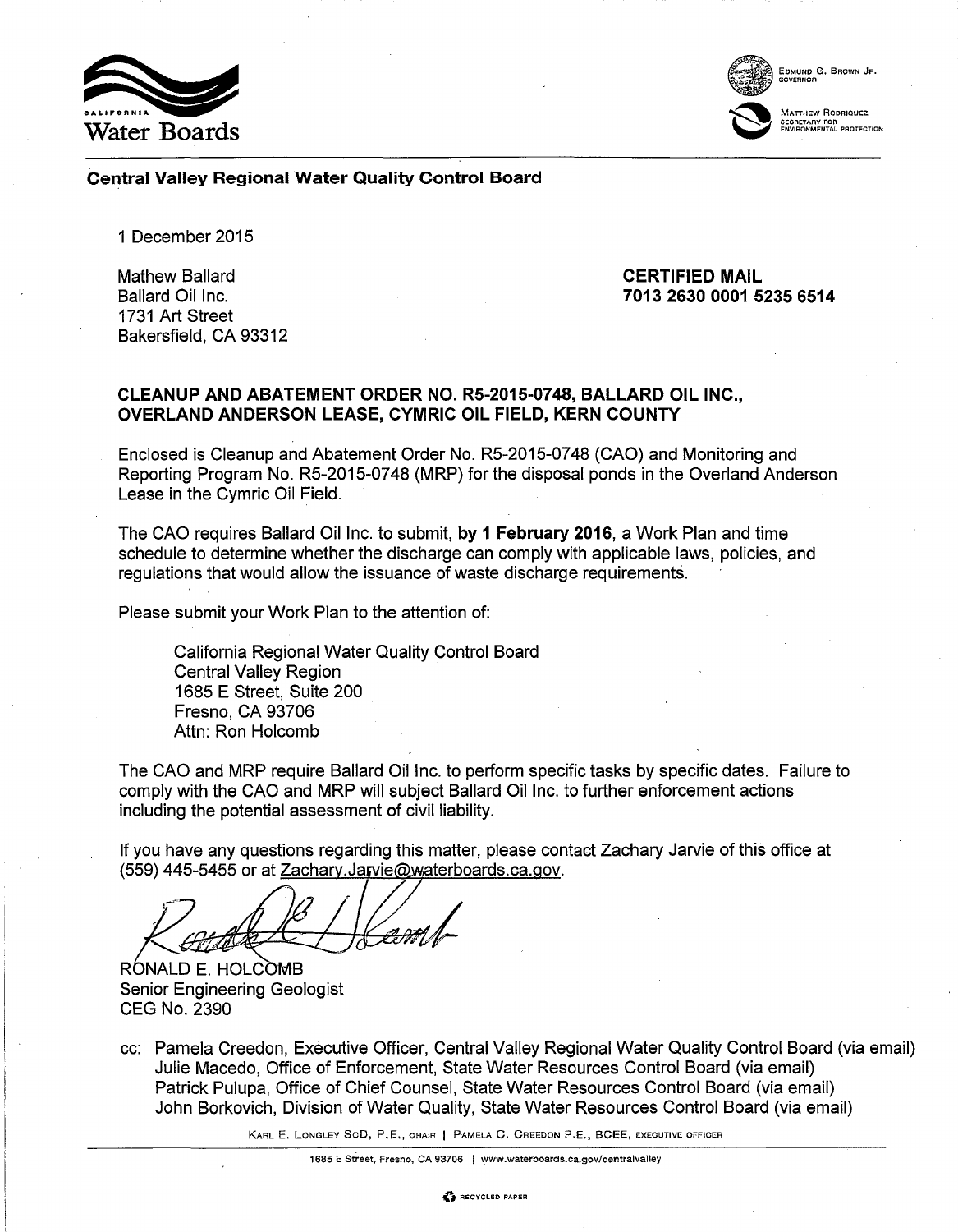# **CALIFORNIA REGIONAL WATER QUALITY CONTROL BOARD CENTRAL VALLEY REGION**

# **CLEANUP AND ABATEMENT ORDER NO. R5-2015-0748 BALLARD OIL INC. OVERLAND ANDERSON LEASE CYMRIC OIL FIELD KERN COUNTY**

The California Regional Water Quality Control Board, Central Valley Region (hereafter Central Valley Water Board), finds that:

- 1. Ballard Oil Inc. (hereinafter Discharger) operates a petroleum production wastewater discharge facility at its Overland Anderson Lease in the Cymric Oil Field (Overland Anderson Lease). The Overland Anderson Lease is approximately eight miles northwest of McKittrick in Section 20, T29S, R21E, MDB&M.
- 2. The Overland Anderson Lease contains two unlined surface impoundment (ponds). Wastewater is separated from the extracted crude oil and discharged to each unlined pond for percolation and evaporation. The first pond is approximately 120 feet (ft.) long by 30 ft. wide and 10 ft. deep, and the second pond is approximately 100 ft. long by 42 ft. wide and 10 ft. deep.
- 3. The Discharger has not submitted a Report of Waste Discharge. The Overland Anderson Lease is not regulated by Waste Discharge Requirements (WDRs) for the discharge of petroleum production wastewaters.
- 4. This Order contains a time schedule to achieve compliance with the California Water Code (Water Code) and the *Water Quality Control Plan for the Tulare Lake Basin Second Edition, Revised January 2004* (Basin Plan), and requires that **by 31 December 2016**, the Discharger demonstrate that the discharge to these ponds can comply with the applicable laws, policies, and regulations or the discharge will have to cease by that date.
- 5. The Basin Plan designates beneficial uses, establishes water quality objectives, and contains implementation plans and policies for all waters of the Basin.
- 6. Surface drainage is toward the east in the Antelope Plain Hydrologic Area (558.60) which is part of the South Valley Floor Hydrologic Unit in the Tulare Lake Basin. The designated beneficial uses of Valley Floor Waters, as specified in the Basin Plan, are agricultural supply; industrial service and process supply; water contact and non-contact water recreation; warm fresh water habitat; wildlife habitat; preservation of rare, threatened and endangered species; and groundwater recharge.
- 7. The Overland Anderson Lease is in the Kern County Basin Hydrologic Unit, Detailed Analysis Unit (DAU) 259. The designated beneficial uses of the groundwater, as specified in the Basin Plan for DAU 259 are municipal and domestic supply, agricultural supply, and industrial service supply.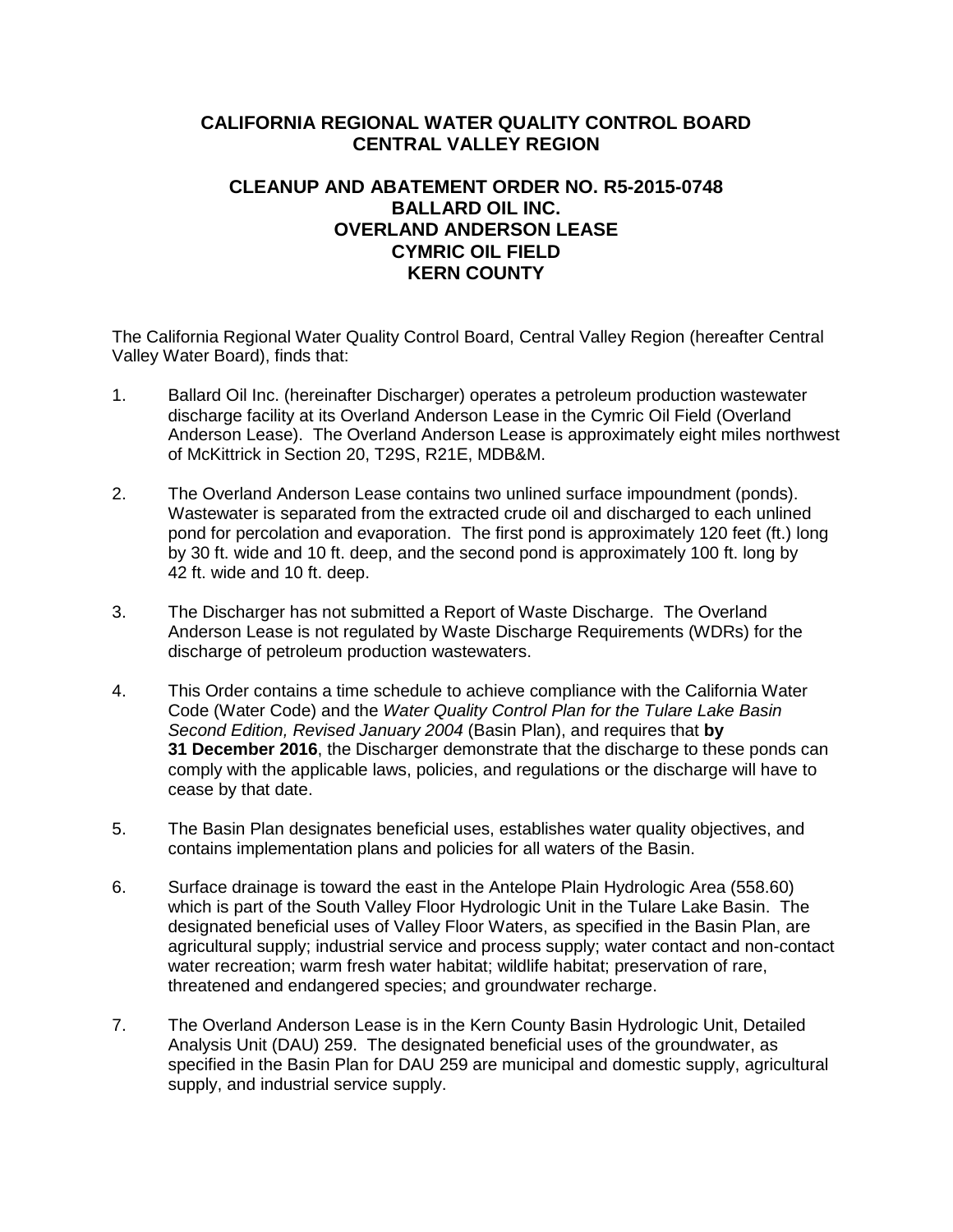$\overline{a}$ 

- 8. This Cleanup and Abatement Order is based upon: 1) Chapter 5, Enforcement and Implementation commencing with section 13300, of the Porter-Cologne Water Quality Control Act (Water Code Division 7, commencing with section 13000); 2) Water Code section 13267<sup>1</sup>, Investigations; inspections, Chapter 4, Regional Water Quality Control; 3) all applicable provisions of the Basin Plan including beneficial uses, water quality objectives, and implementation plans; 4) California State Water Resources Control Board (State Water Board) Resolution No. 68-16 (*Statement of Policy with Respect to Maintaining High Quality of Waters in California*); 5) State Water Board Resolution No. 92-49 (*Policies and Procedures for Investigation and Cleanup and Abatement of Discharges Under Water Code section 13304*); and 6) all other applicable legal authority.
- 9. The Basin Plan sets forth the following specific waste constituent limits for discharges of oil field wastewater to unlined ponds overlying groundwater with existing and future probable beneficial uses:

| Constituent                                | Limitation  | – Units                                                            |
|--------------------------------------------|-------------|--------------------------------------------------------------------|
| Electrical Conductivity (EC):<br>Chloride: | 1000<br>200 | micromhos per centimeter (umhos/cm)<br>milligrams per liter (mg/L) |
| Boron:                                     |             | mg/L                                                               |

- 10. The Basin Plan allows discharges of oil field wastewater that exceed the above maximum salinity limits to unlined ponds, stream channels, or surface waters if the Discharger successfully demonstrates to the Central Valley Water Board in a public hearing that the proposed discharge will not substantially affect water quality nor cause a violation of water quality objectives.
- 11. On 1 April 2015, the Central Valley Water Board issued a Notice of Violation (NOV) to the Discharger that was the result of an inspection conducted on 29 January 2015. The NOV alleged that the discharge was in violation of Section 13260 of the California Water Code for failing to submit a Report of Waste Discharge. Discharging waste that could affect the quality of waters of the State without obtaining WDRs is a violation of Sections 13260 and 13264 of the California Water Code.
- 12. In April 2015, the Central Valley Water Board issued a California Water Code Directive Pursuant to Section 13267 to the Discharger. It required the Discharger to collect and analyze a wastewater sample obtained from each pond that it operates and submit that data in a technical report to the Central Valley Water Board no later than 15 June 2015.

<sup>&</sup>lt;sup>1</sup> Water Code section 13267, subdivision (b)(1) states: "In conducting an investigation specified in subdivision (a), the regional board may require that any person who has discharged, discharges, or is suspected of having discharged or discharging, or who proposes to discharge waste within its region, or any citizen or domiciliary, or political agency or entity of this state who has discharged, discharges, or is suspected of having discharged or discharging, or who proposes to discharge, waste outside of its region that could affect the quality of waters within its region shall furnish, under penalty of perjury, technical or monitoring program reports which the regional board requires. The burden, including costs, of these reports shall bear a reasonable relationship to the need for the report and the benefits to be obtained from the reports. In requiring those reports, the regional board shall provide the person with a written explanation with regard to the need for the reports, and shall identify the evidence that supports requiring that person to provide the reports."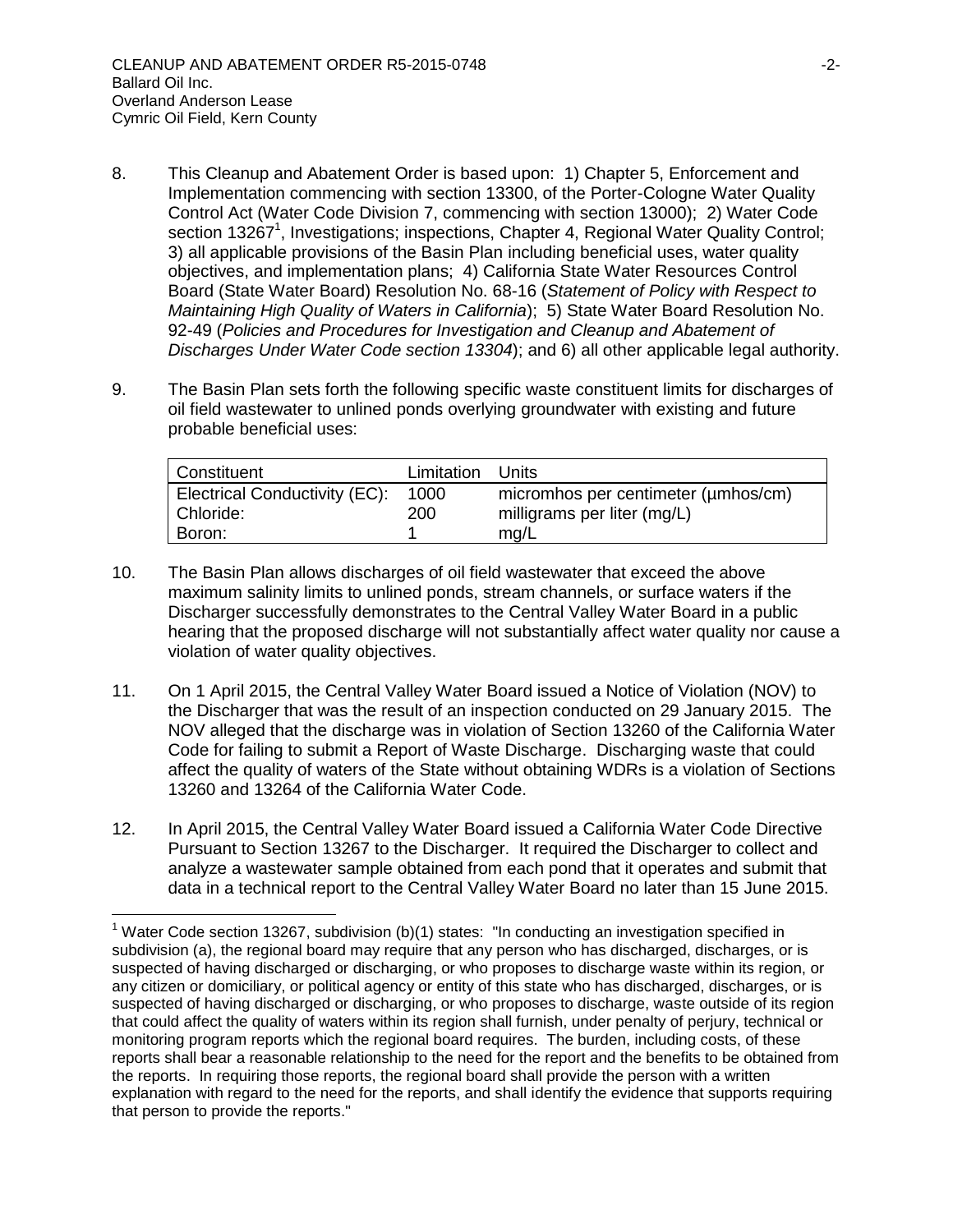13. On 15 June 2015 the Central Valley Water Board received a response to the California Water Code Directive Pursuant to Section 13267 that was issued in April 2015. A production-water sample was collected from the pond at the Overland Anderson Lease. Salinity concentrations for the sample are summarized in the table below.

| Constituent                          | <b>Production Water</b><br><b>Overland Anderson</b><br>Lease | <b>Basin Plan</b><br><b>Salinity Limits</b> | <b>Units</b> |
|--------------------------------------|--------------------------------------------------------------|---------------------------------------------|--------------|
| Electrical Conductivity (EC):        | not reported                                                 | 1,000                                       | umhos/cm     |
| <b>Total Dissolved Solids (TDS):</b> | 18,000                                                       |                                             | mg/L         |
| Chloride:                            | 8,400                                                        | 200                                         | mg/L         |
| Boron:                               | 87                                                           |                                             | mq/L         |

Salinity concentrations of produced water at the Overland Anderson Lease exceed the maximum salinity limits for Chloride and Boron in the Basin Plan, for oil field wastewaters discharged to land overlying ground water with existing and future probable beneficial uses. Based on the results for TDS, produced water at the Overland Anderson Lease would also exceed the maximum salinity limit for EC in the Basin Plan.

- 14. Certain regulations in the California Code of Regulations (CCR), title 14 concerning well stimulation treatment went into effect on 1 July 2015.
- 15. CCR title 14, section 1761(a) defines well stimulation treatment as treatment of a well designed to enhance oil and gas production or recovery by increasing the permeability of the formation. Examples of well stimulation treatments include hydraulic fracturing, acid fracturing, and acid matrix stimulation. Well stimulation treatment does not include routine well cleanout work; routine well maintenance; routine treatment for the purpose of removal of formation damage due to drilling; bottom hole pressure surveys; routine activities that do not affect the integrity of the well or the formation; the removal of scale or precipitate from the perforations, casing, or tubing; a gravel pack treatment that does not exceed the formation fracture gradient; or a treatment that involves emplacing acid in a well and that uses a volume of fluid that is less than the Acid Volume Threshold for the operation and is below the formation fracture gradient.
- 16. CCR, title 14, section 1786(a) states that operators shall not store well stimulation treatment fluids, including produced water from a well that has undergone well stimulation treatment, in sumps or pits.
- 17. Pursuant to Senate Bill 4 (Pavley 2013), the California Natural Resources Agency commissioned the California Council on Science and Technology (CCST) to conduct an independent scientific assessment of well stimulation treatments, including hydraulic fracturing, in California. CCST's assessment concluded that produced water from stimulated wells will contain well stimulation chemicals or their reaction by-products and that reuse of produced water for irrigation of crops could be a mechanism for release of well stimulation chemicals to the environment.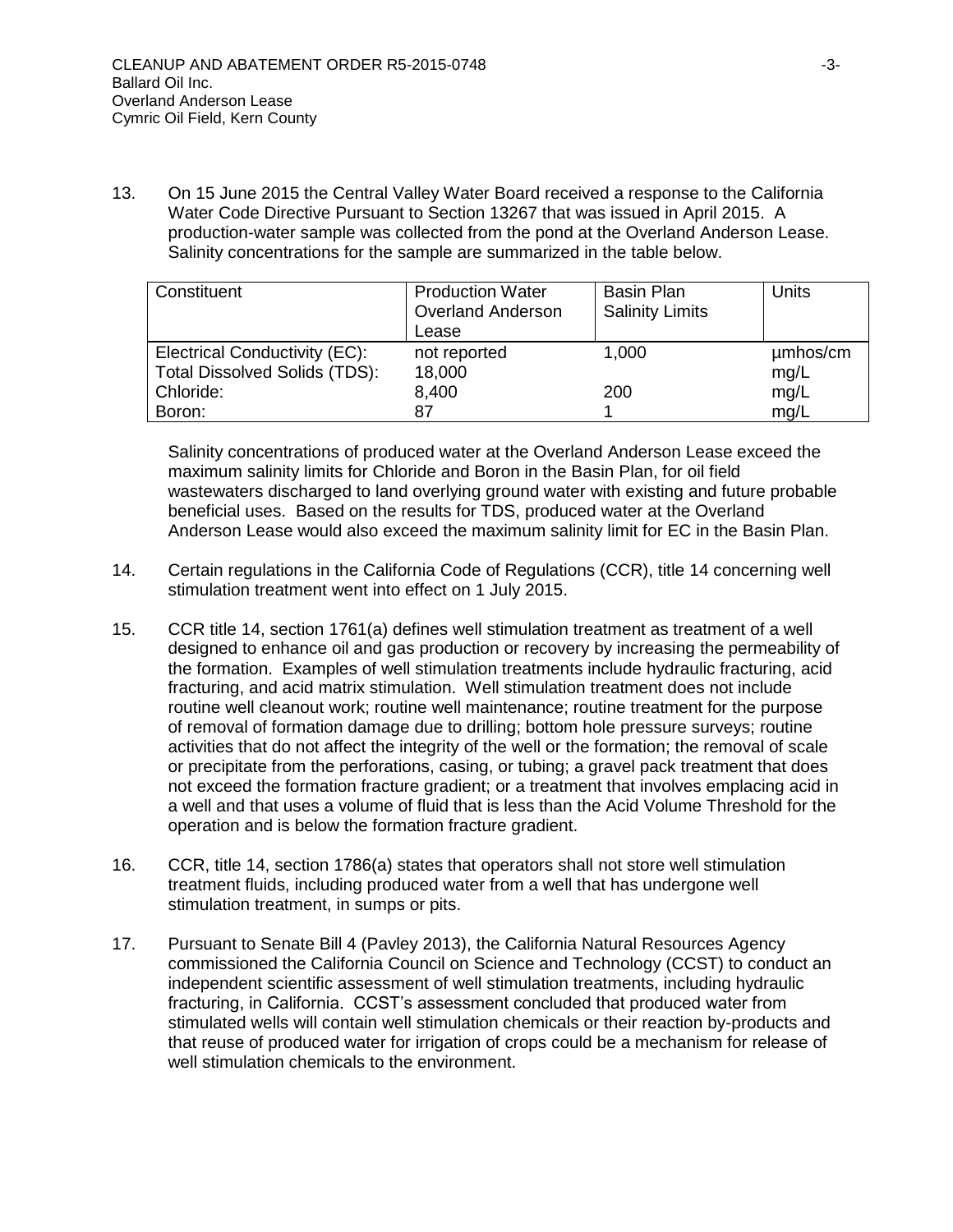- 18. Placement of sand or gravel filter packs using pressurized high viscosity fluids (commonly called frac-packing) is a practice that may not meet the strict definition of well stimulation under CCR, title 14, but that employs similar chemicals or their reaction byproducts as those associated with well stimulation activities. Thus discharge of produced water from frac-packed wells may also provide a mechanism for release of those chemicals to the environment. The CCR amendments are independent prohibitions on certain oil production waste disposal practices, in addition to the Water Code authority.
- 19. Section 13304(a) of the Water Code provides that:

*A person who has discharged or discharges waste into the waters of this state in violation of any waste discharge requirement or other order or prohibition issued by a regional board or the state board, or who has caused or permitted, causes or permits, or threatens to cause or permit any waste to be discharged or deposited where it is, or probably will be, discharged into the waters of the state and creates, or threatens to create, a condition of pollution or nuisance, shall upon order of the regional board, clean up the waste or abate the effects of the waste, or, in the case of threatened pollution or nuisance, take other necessary remedial action, including, but not limited to, overseeing cleanup and abatement efforts. A cleanup and abatement order issued by the state board or a regional board may require the provision of, or payment for, uninterrupted replacement water service, which may include wellhead treatment, to each affected public water supplier or private well owner. Upon failure of a person to comply with the cleanup or abatement order, the Attorney General, at the request of the board, shall petition the superior court for that county for the issuance of an injunction requiring the person to comply with the order. In the suit, the court shall have jurisdiction to grant a prohibitory or mandatory injunction, either preliminary or permanent, as the facts may warrant.*

- 20. Oil field produced water can contain elevated concentrations of general minerals (especially total dissolved solids and chloride), metals (i.e., arsenic), trace elements (i.e., boron, strontium, thallium, lithium, etc.), petroleum hydrocarbons, polynuclear aromatic hydrocarbons (PAHs), volatile organic compounds (VOCs, i.e., benzene, toluene, ethylbenzene, and xylenes [BTEX]), and radionuclides. The unauthorized discharge of waste containing oil field waste constituents to ground and/or groundwater creates, or threatens to create, a condition of pollution in groundwater, and may result in the degradation of water quality.
- 21. Land surrounding the Overland Anderson Lease is used for oil production activities. The nearest agricultural land is approximately four miles east of the lease. Many of the crops may be irrigated with groundwater from local supply wells in addition to water sources from California Aqueduct and Belridge Water Storage District. Based on *Water Quality For Agriculture*, by Ayers and Westcott (1985), irrigation water with a chloride concentration above 350 mg/L can cause severe crop problems. Boron toxicity can occur on sensitive crops at concentrations greater than 0.5 mg/L in irrigation water.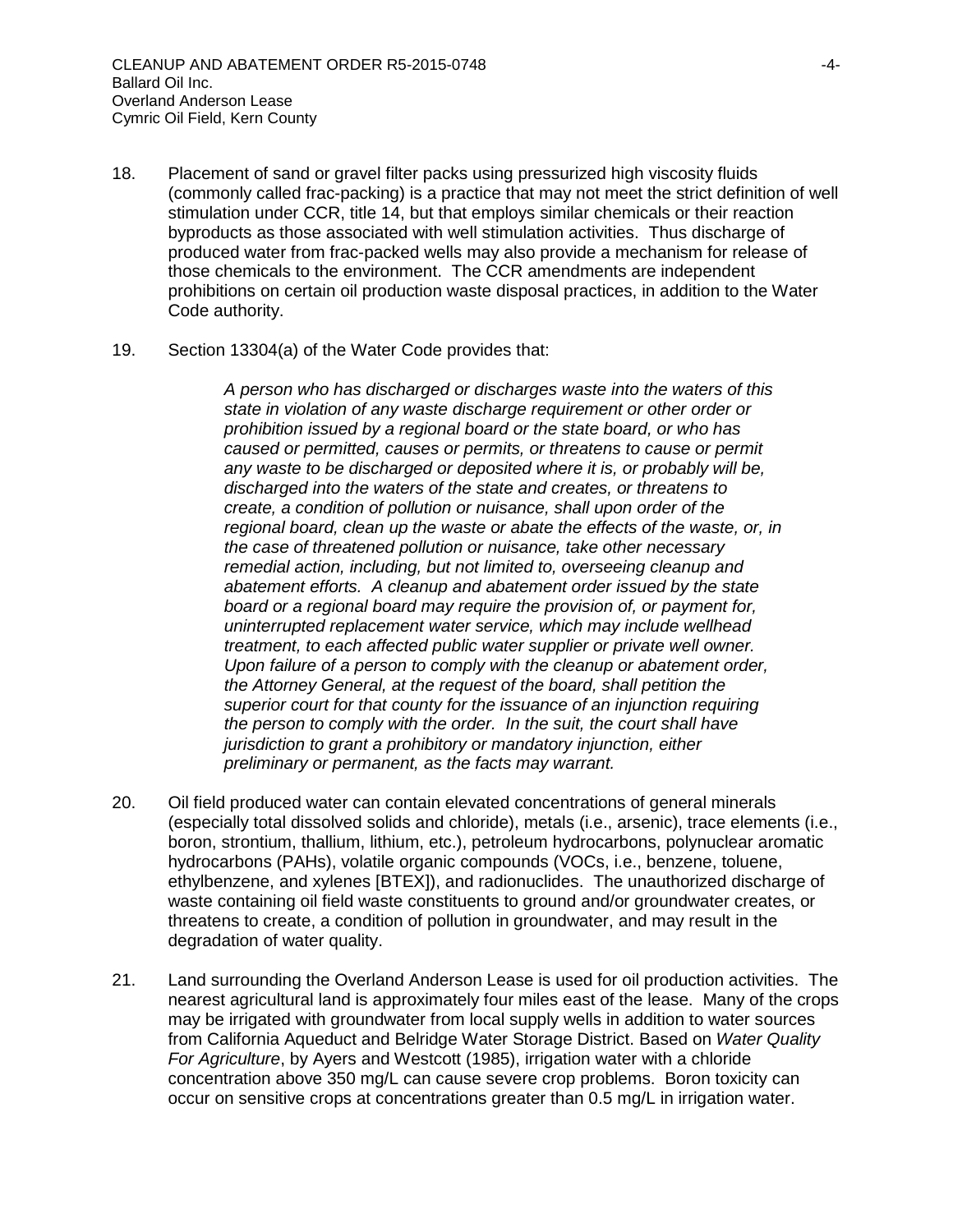- 22. Underlying groundwater may be degraded if mixed with oil field wastewater. Oil field wastewater constituents could impair the groundwater for municipal and domestic supply and agricultural supply uses.
- 23. An investigation is necessary to determine whether the discharge of wastewater has caused or threatens to cause a condition of pollution in groundwater or the development of nuisance conditions.
- 24. The following actions will determine the threat and/or impacts to groundwater as a result of the discharges at the Overland Anderson Lease in violation of the Water Code:
	- a. Development of a work plan to conduct a hydrogeological site characterization and assess potential groundwater degradation by discharges from this facility;
	- b. Documentation of the average monthly volume of wastewater discharged to the ponds during the previous year will be submitted, and continued discharge during the investigation will not exceed the average monthly discharge rate calculated for the prior year; and
	- c. This Order requires that if degradation of groundwater due to discharge from any of the ponds is documented, then a work plan to delineate the nature and extent of the release and a plan to remediate the effects of the release must be submitted.
- 25. The deliverables ordered herein (work plans, signing up for WDRs, investigations, etc. as necessary) are needed to provide information to the Central Valley Water Board regarding (a) the nature and extent of the discharge, (b) the nature and extent of pollution conditions in State waters created by the discharge, (c) the threat to public health posed by the discharge, and (d) appropriate cleanup and abatement measures. The deliverables will enable the Discharger, with concurrence from the Central Valley Water Board, to determine the vertical and lateral extent of the discharge, ascertain whether the condition of pollution poses a threat to human health in the vicinity of the Overland Anderson Lease, and provide technical information to determine the cleanup and abatement measures necessary to bring the Site into compliance with applicable water quality standards. Based on the nature and possible consequences of the discharges, including impacts to groundwater supply, the burden of providing the required information, including costs, bears a reasonable relationship to the need for the required reports, and the benefits to be obtained from the reports. The deadlines set forth herein are reasonable given the need to investigate the potential threat to groundwater quality.
- 26. In accordance with Water Code section 13267(b), these findings provide the Discharger with a written explanation with regard to the need for remedial action and reports, and identify the evidence that supports the requirement to implement investigative activities, to implement cleanup and abatement activities if needed, and to submit the reports. The Discharger owns a portion of the mineral rights and operates the Overland Anderson Lease which is subject to this Cleanup and Abatement Order. The technical and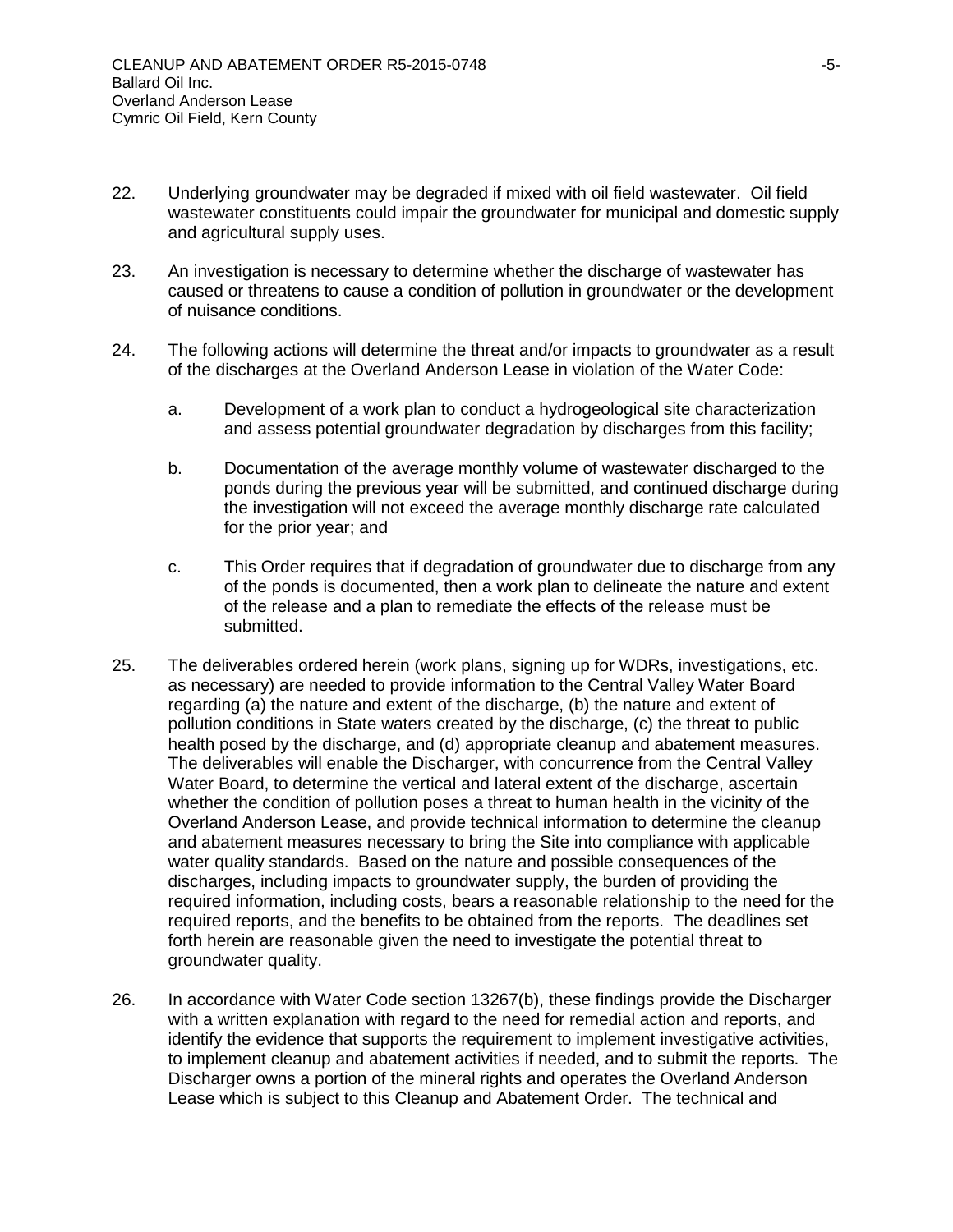monitoring reports required by this Order are necessary to determine the extent of groundwater contamination and compliance with this Cleanup and Abatement Order.

- 27. Issuance of this Cleanup and Abatement Order is being taken for the protection of the environment and as such is exempt from provisions of the California Environmental Quality Act (CEQA) (Public Resources Code section 21000 et seq.) in accordance with California Code of Regulations, title 14, sections 15061(b)(3), 15306, 15307, 15308, and 15321. This Cleanup and Abatement Order generally requires the Discharger to submit plans for approval prior to implementation of investigative and, if necessary, cleanup activities at the Overland Anderson Lease. Mere submission of plans is exempt from CEQA as submission will not cause a direct or indirect physical change in the environment and/or is an activity that cannot possibly have a significant effect on the environment. CEQA review at this time would be premature and speculative, as there is not enough information concerning the Discharger's proposed remedial activities and possible associated environmental impacts. If the Central Valley Water Board determines that implementation of any plan required by this Cleanup and Abatement Order will have a significant effect on the environment, the Central Valley Water Board will conduct the necessary and appropriate environmental review prior to the Executive Officer's approval of the applicable plan.
- 28. The Discharger will bear the costs, including the Central Valley Water Board's costs, of determining whether implementation of any plan required by this Cleanup and Abatement Order will have a significant effect on the environment and, if so, in preparing and handling any documents necessary for environmental review. If necessary, the Discharger and a consultant acceptable to the Central Valley Water Board shall enter into a memorandum of understanding with the Central Valley Water Board regarding such costs prior to undertaking any environmental review.

**IT IS HEREBY ORDERED** that, pursuant to section 13304 and section 13267 of Division 7 of the California Water Code, Ballard Oil Inc. shall cease the discharge of wastewater in violation of applicable laws, policies, and regulations, and clean up and abate the condition of unauthorized discharge in accordance with the schedule below:

- 1. By **1 February 2016**, the Discharger shall prepare and submit to the Central Valley Water Board a Work Plan with a time schedule proposed by the Discharger and approved by the Assistant Executive Officer. The schedule shall provide the ability to determine whether the discharge can comply with applicable laws, policies, and regulations that would allow the issuance of waste discharge requirements by **31 October 2016**. If issuance of waste discharge requirements is not obtained by **31 December 2016**, the discharge shall cease. The Work Plan shall include, but is not limited to, the following tasks:
	- a. Identify all owners of the surface rights and the mineral rights of the Overland Anderson Lease.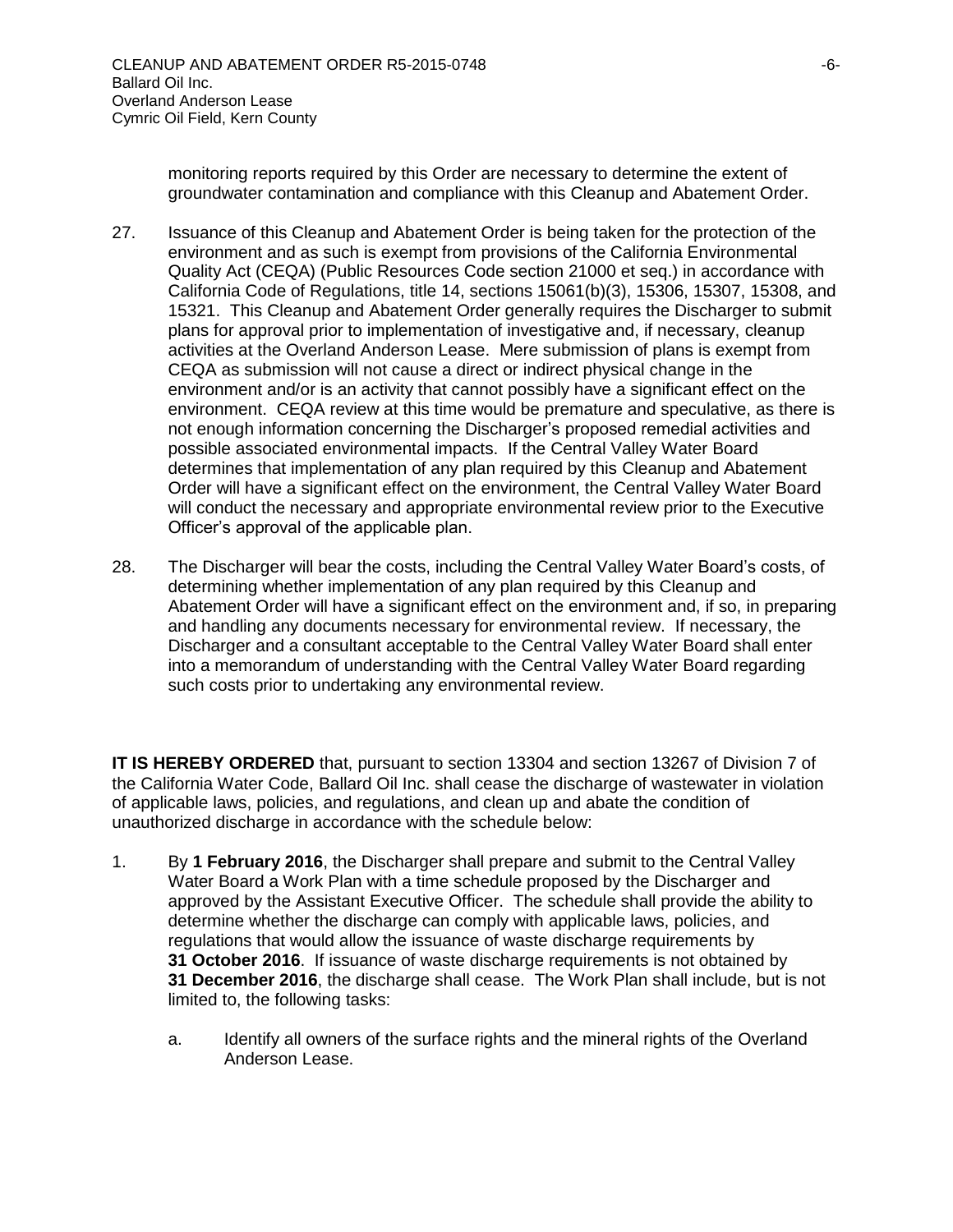- b. Conduct a hydrogeological site characterization to assess the effects of the discharge of oil field wastes on underlying groundwater. The characterization shall be conducted in a manner to utilize acquired information to further assess the impacts of the wastewater discharge on groundwater. If the Discharger demonstrates that the wastes discharged to the ponds cannot affect the quality of underlying groundwater, the Assistant Executive Officer may rescind by signed letter all or part of the requirements to complete the groundwater investigation and groundwater monitoring portions of this Order.
- c. The hydrogeological characterization, and a determination whether there has been a release of waste constituents to groundwater, shall be consistent with the detection monitoring requirements of Title 27, CCR, section 20005 et seq. (Title 27). This includes the development of a Sample Collection and Analysis Plan (SCAP); the location and installation of groundwater monitoring wells; soil sampling locations (if necessary); and the sampling and analysis methods for groundwater and soil samples, in accordance with Monitoring and Reporting Program (MRP) No. R5-2015-0748, which is attached hereto and made part of this Order;
- d. Monitoring wells installed for the hydrogeological characterization shall be installed at appropriate depths that will allow the collection of representative groundwater samples. Existing groundwater wells documented to be in appropriate locations, where well depth and construction details can be provided, may be proposed as sampling points;
- e. Collect and submit representative groundwater and soil samples for laboratory analysis for waste constituents in MRP No. R5-2015-0748 in accordance with a SCAP approved by the Assistant Executive Officer;
- f. The methods of analysis and the method detection limits (MDLs) used must be appropriate for the expected concentrations. The laboratory reporting limits (RLs) for all reported monitoring data shall be set no greater than the practical quantitation limit (PQL). MDLs, PQLs and RLs shall be derived by the laboratory for each analytical procedure, according to State of California laboratory accreditation procedures. Analysis with an MDL greater than the most stringent drinking water standard that results in non-detection needs to be reanalyzed with the MDL set lower than the drinking water standard or at the lowest level achievable by the laboratory;
- g. Conduct a well survey to identify all water supply wells within one-mile of the ponds. The Discharger shall sample the identified domestic water supply wells and analyze the samples for the waste constituents listed in Table I of MRP No. R5-2015-0748. If access to private property is needed, requested and denied, a demonstration of that is required;
- h. If the investigation determines that a release of wastewater to groundwater or soils has occurred, the hydrogeological characterization shall include a characterization of the nature and extent of the release consistent with the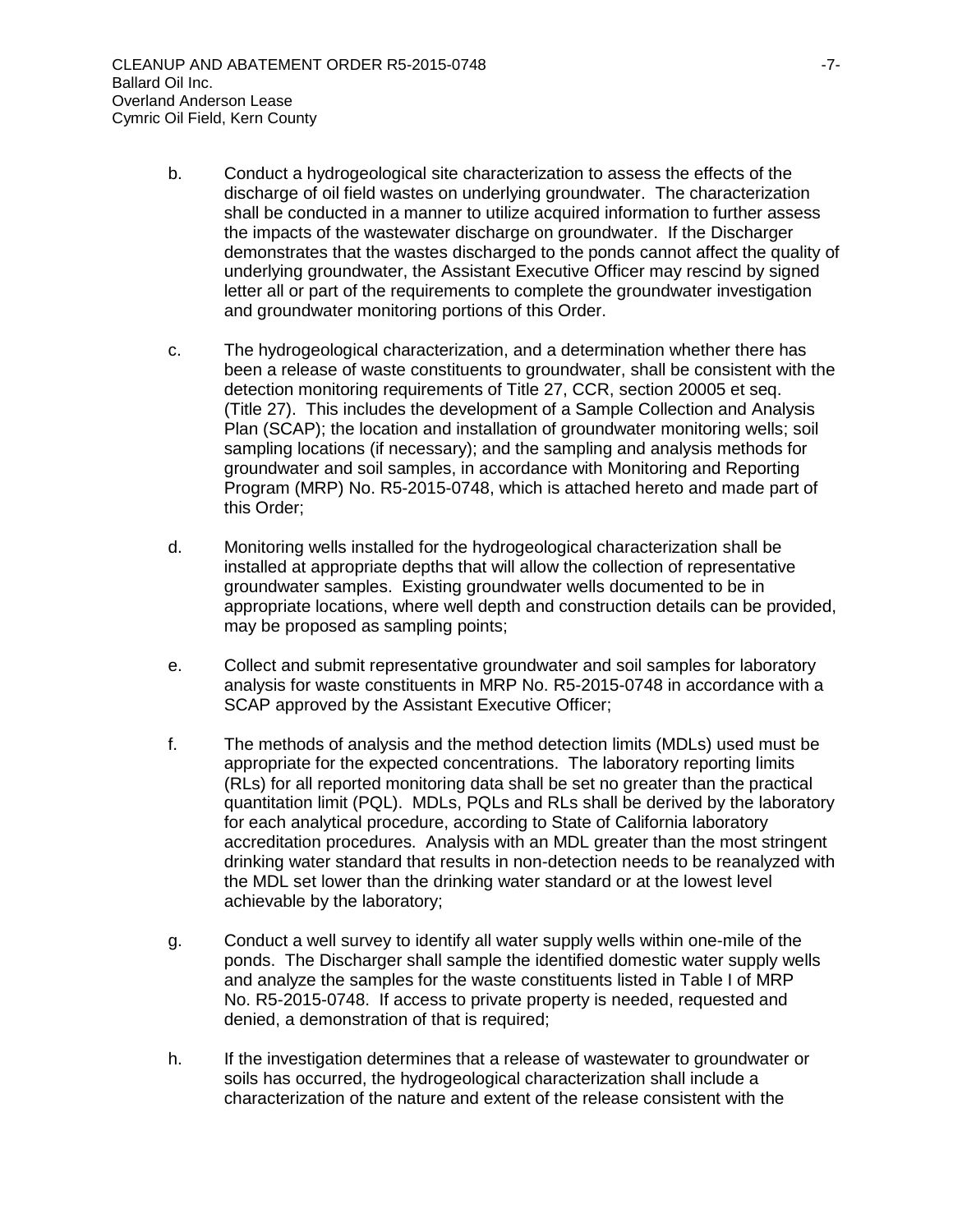evaluation monitoring program requirements contained in section 20425 of Title 27;

- i. If the investigation determines that a release of wastewater to groundwater or soils has occurred, then following the characterization of the nature and extent of the release, a groundwater remediation program shall be submitted for Assistant Executive Officer review and approval that is consistent with the corrective action program requirements contained in section 20430 of Title 27. This will entail the preparation of an engineering feasibility study followed by a proposed corrective action program;
- j. Based on information acquired during the hydrogeological site characterization, submit a report of waste discharge (RWD) for preparation of waste discharge requirements, if appropriate, consistent with current regulations and policies. It is anticipated that general WDRs for discharges to unlined ponds will be presented to the Central Valley Water Board for adoption by August 2016. Submittal of a Notice of Intent to come under a general WDR, with the additional technical information, will meet the requirement of a RWD.
- k. Include in the report a table that provides the total monthly discharge in barrels and gallons to the pond(s) subject to this Order from 1 January 2013 to the end of the month immediately preceding the date of the report. The table shall include a description of the sources and volume of each individual waste stream going to each pond.
- l. Include in the report a calculation of the average monthly discharge of wastes to the ponds from 1 June 2014 through 1 June 2015.
- 2. Beginning **29 February 2016**, or a date approved by the Assistant Executive Officer, and quarterly thereafter until all Work Plan activities are complete, the Discharger shall submit technical reports that provide information to document the Work Plan activities completed to date and to ultimately document that all elements of the Work Plan have been completed. Corrective actions shall be proposed and included in these technical reports when Work Plan activities fail to satisfy any interim or final success criteria.
- 3. The Discharger shall comply with the MRP, which is part of this Order, and any revisions thereto as ordered by the Assistant Executive Officer. The submission dates of selfmonitoring reports shall be no later than the submission date specified in the MRP.
- 4. The Discharger shall comply with the following Discharge Prohibitions:
	- a. The average monthly discharge volume of oil field wastewater to the ponds shall not exceed the average monthly discharge volume calculated in Order 1.l. above.
	- b. The Discharger shall not discharge produced fluids to any location on the Overland Anderson Lease other than a permitted injection well, a permitted pond or disposal facility, or the ponds which are the subject of this Order.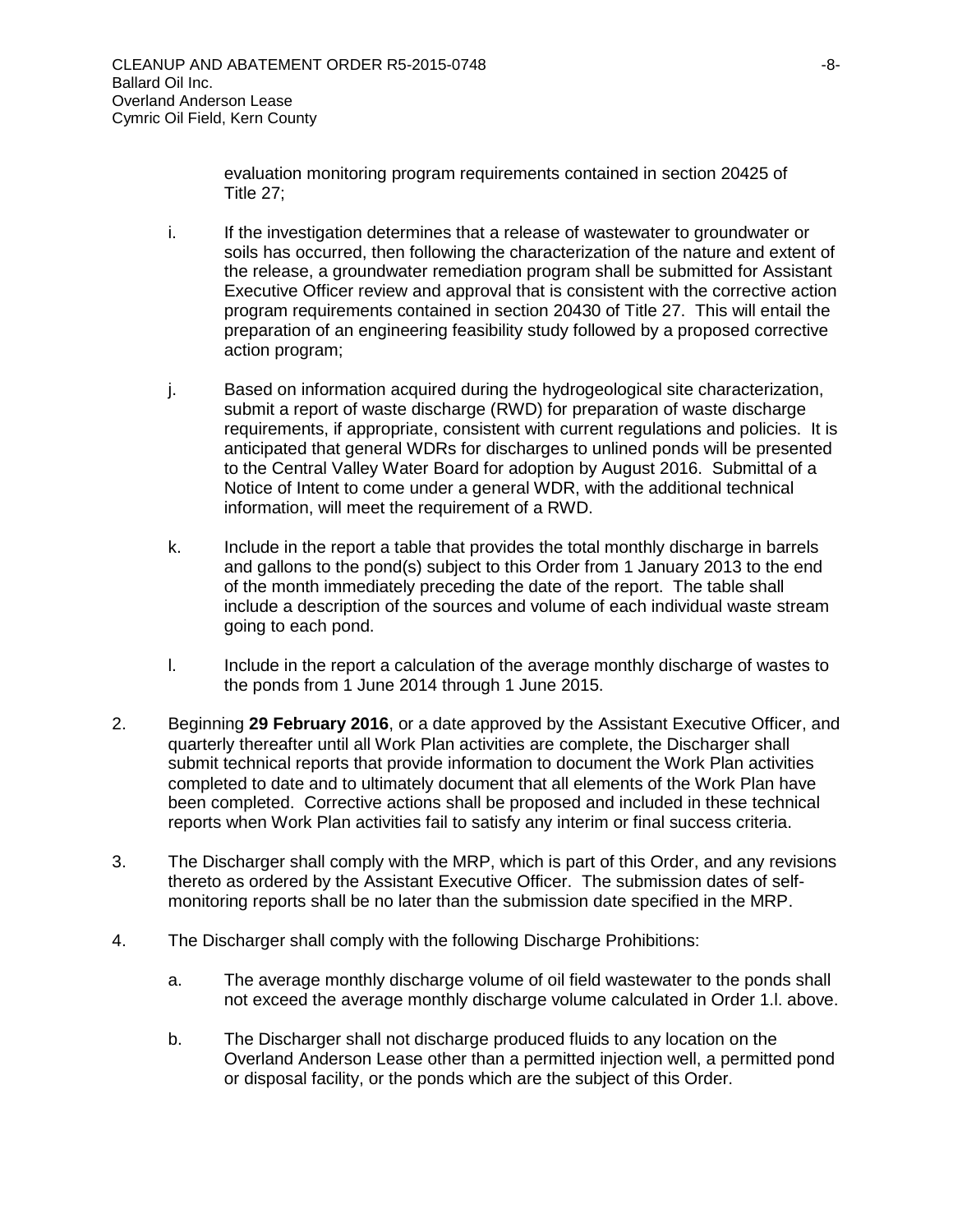- c. The discharge to land of any fluids, including produced water, from wells that have undergone "well stimulation treatment," as defined by California Code of Regulations, title 14, section 1761 (including hydraulic fracturing, acid fracturing, and acid matrix stimulation) is prohibited.
- d. The discharge of any fluid associated with the frac-packing process (i.e., emplacement of a filter pack into the well annulus using a pressurized highviscosity fluid that is not a drilling mud and that does not meet the standard of well stimulation) to land is prohibited. The discharge of produced water from wells that have been frac-packed is prohibited, unless the Discharger meets the requirements of Order Requirement No. 5, below.
- e. Discharge of waste classified as 'hazardous', as defined in the California Code of Regulations, title 23, section 2510 et seq., is prohibited.
- 5. The discharge of produced water from wells that have undergone frac-packing may only be authorized in writing by the Executive Officer following a demonstration by the Discharger that the frac-packing fluids are not present in the oil field produced water from the specific well or wells that have been frac-packed.
- 6. The ponds shall either be free of oil or effectively screened and maintained to preclude entry of birds or animals.
- 7. Ponds adjacent to natural drainage courses shall be protected from inundation or washout, or properly closed.
- 8. **All activities in the Work Plan shall be completed** in accordance with time frames included in the Work Plan as approved by the Assistant Executive Officer.
- 9. With each work plan and report required by this Cleanup and Abatement Order, the Discharger shall provide under penalty of perjury under the laws of California a "Certification" statement to the Central Valley Water Board. The "Certification" shall include the following signed statement:

*I certify under penalty of law that this document and all attachments were prepared under my direction or supervision in accordance with a system designed to assure that qualified personnel properly gather and evaluate the information submitted. Based on my inquiry of the person or persons who manage the system, or those persons directly responsible for gathering the information, the information submitted is, to the best of my knowledge and belief, true, accurate, and complete. I am aware that there are significant penalties for submitting false information, including the possibility of fine and imprisonment for knowing violations. Pursuant to Water Code section 13350, any person who intentionally or negligently violates a cleanup and abatement order may be liable civilly in an amount which shall not exceed five thousand dollars (\$5,000), but shall not be less than five hundred dollars (\$500), for each day in which the cleanup and abatement order is violated.*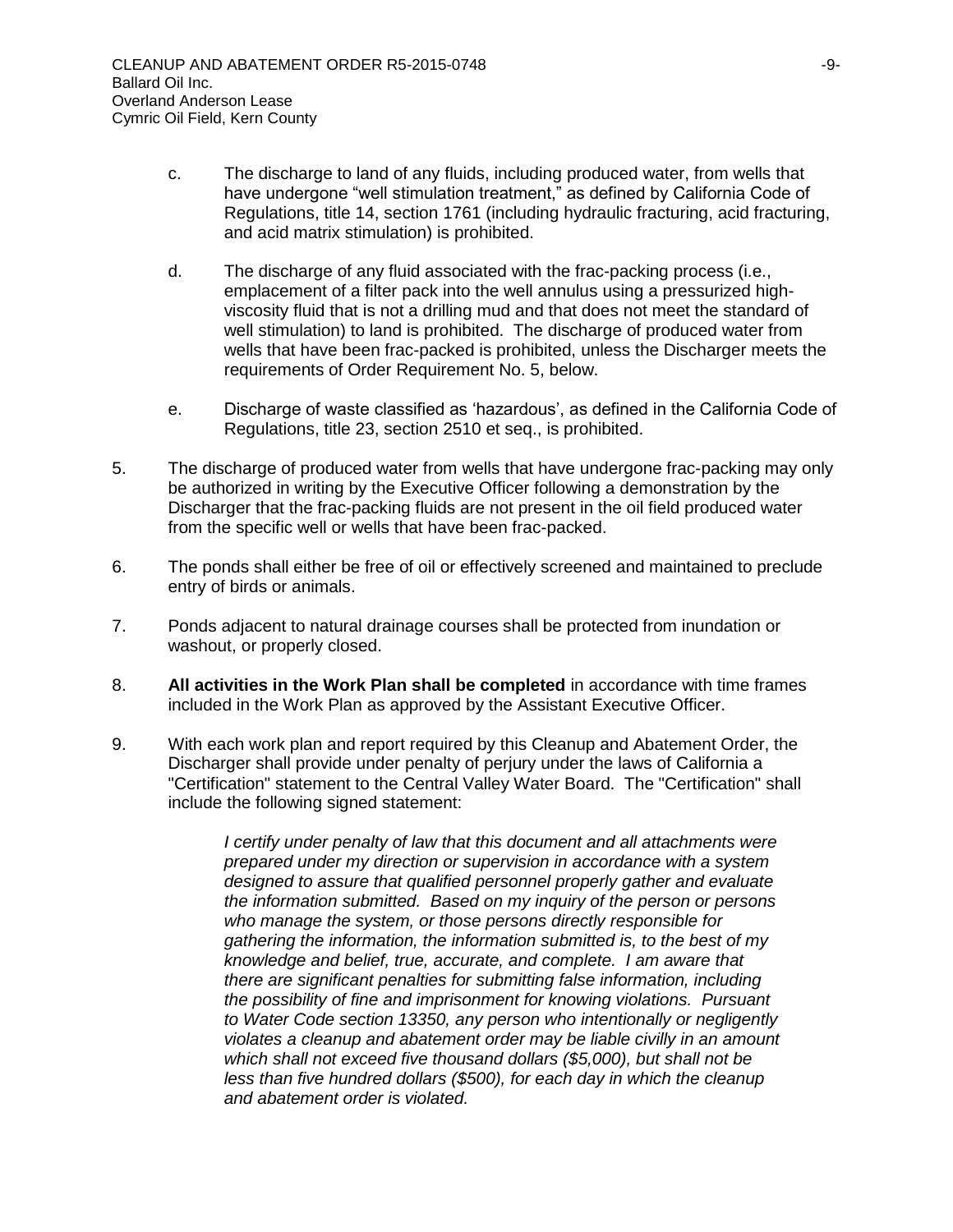10. If it is determined that discharges from the Overland Anderson Lease have impacted the beneficial uses of water, the Discharger can be further required upon notification by the Assistant Executive Officer to provide a replacement water supply or treat the water to allow continued use by any affected party.

## **NOTIFICATIONS**

- 1. **Applicability**. Requirements established pursuant to Water Code sections 13304 and 13267(b) are enforceable when signed by the Assistant Executive Officer of the Central Valley Water Board.
- 2. **Enforcement Actions.** The Central Valley Water Board reserves its right to take any enforcement action authorized by law for violations, including but not limited to, violations of the terms and conditions of this Cleanup and Abatement Order.
- 3. **Inspection and Entry.** The Discharger shall allow the Central Valley Water Board or State Water Board, and/or their authorized representatives (including an authorized contractor acting as their representative), upon the presentation of credentials and other documents, as may be required by law, to at reasonable times do the following:
	- a. Enter upon the Overland Anderson Lease property;
	- b. Access and copy any records related to this Cleanup and Abatement Order;
	- c. Inspect and photograph any facilities, equipment, practices, or operations regulated or required by this Cleanup and Abatement Order; and
	- d. Sample or monitor any substances or parameters on-site for the purposes of assuring Cleanup and Abatement Order compliance or as otherwise authorized by the Porter-Cologne Water Quality Control Act.
- 4. **Potential Liability.** Pursuant to Water Code section 13350, any person who intentionally or negligently violates a cleanup and abatement order may be liable civilly in an amount which shall not exceed five thousand dollars (\$5,000), but shall not be less than five hundred dollars (\$500), for each day in which the cleanup and abatement order is violated. Pursuant to Water Code section 13268, any person failing or refusing to furnish technical or monitoring program reports as required by section 13267, or falsifying any information provided therein, is guilty of a misdemeanor, and may be liable civilly in an amount which shall not exceed one thousand dollars (\$1,000) for each day in which the violation occurs.
- 5. **Cost Reimbursement.** Pursuant to Water Code section 13304, the Central Valley Water Board is entitled to, and may seek reimbursement for, all reasonable costs it actually incurs to investigate unauthorized discharges of waste and to oversee cleanup of such waste, abatement of the effects thereof, or other remedial action, required by this Cleanup and Abatement Order. The Discharger shall reimburse the State of California for all reasonable costs actually incurred by the Central Valley Water Board to investigate unauthorized discharges of waste and to oversee cleanup of such waste,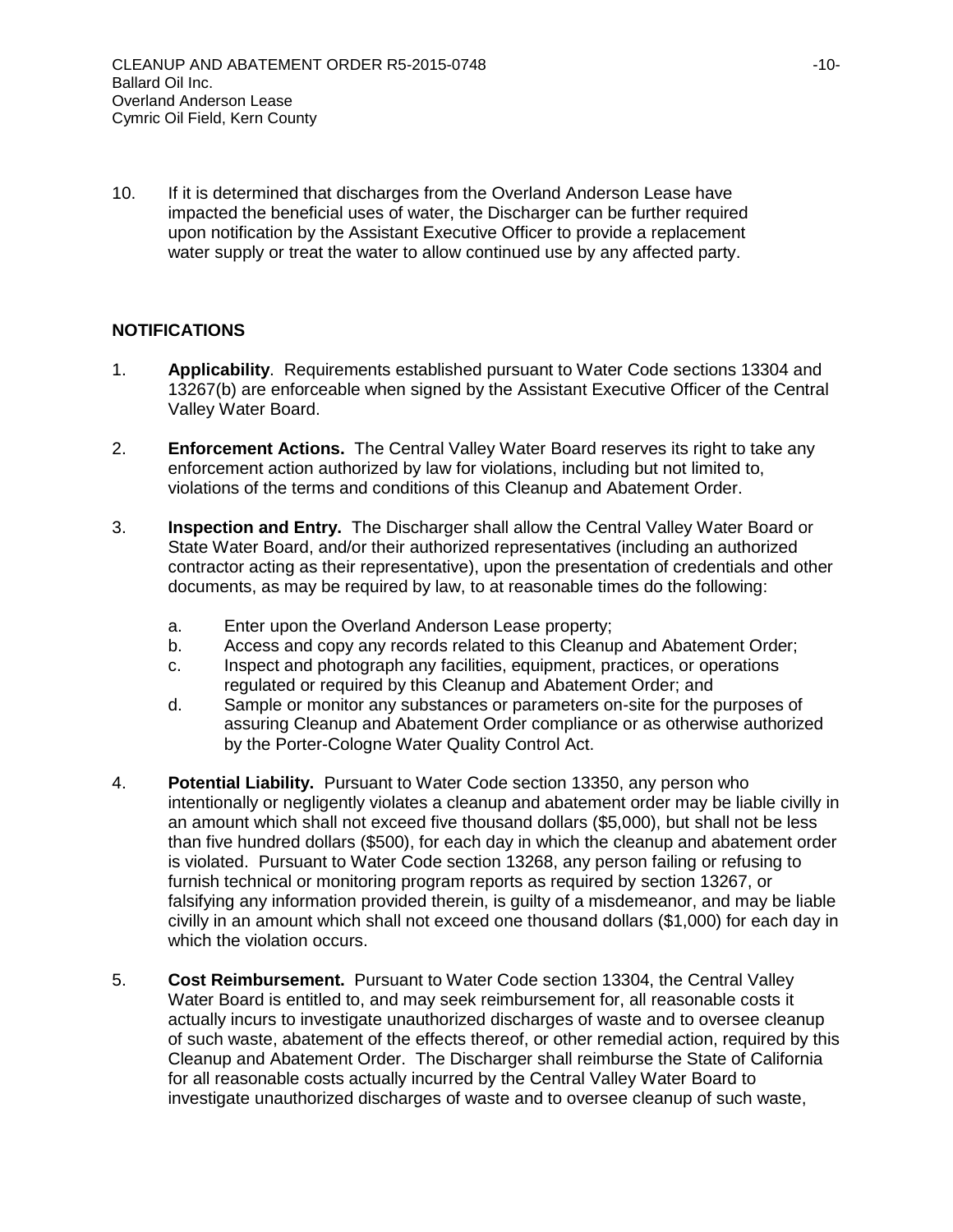abatement of the effects thereof, or other remedial action, required by this Cleanup and Abatement Order, according to billing statements prepared from time to time by the State Water Board.

- 6. **Waste Management.** The Discharger shall properly manage, store, treat, and dispose of contaminated soils and groundwater which are extracted or disturbed during the investigation in accordance with applicable federal, state, and local laws and regulations. The storage, handling, treatment, or disposal of soil containing waste constituents and polluted groundwater shall not create conditions of pollution, contamination or nuisance as defined in Water Code section 13050(m). The Discharger shall obtain or apply for coverage under waste discharge requirements or a conditional waiver of waste discharge requirements for any discharge of the waste to (a) land for treatment, storage, or disposal or (b) waters of the State.
- 7. **Requesting Administrative Review by the State Water Board.** Any person aggrieved by an action of the Central Valley Water Board that is subject to review as set forth in Water Code section 13320(a), may petition the State Water Board to review the action. Any petition must be made in accordance with Water Code section 13320 and California Code of Regulations, title 23, section 2050 and following. The State Water Board must receive the petition within thirty (30) days of the date the action was taken, except that if the thirtieth day following the date the action was taken falls on a Saturday, Sunday, or state holiday, then the State Water Board must receive the petition by 5:00 p.m. on the next business day. Copies of the laws and regulations applicable to filing petitions may be found on the internet at

[http://www.waterboards.ca.gov/public\\_notices/petitions/water\\_quality/index.shtml](http://www.waterboards.ca.gov/public_notices/petitions/water_quality/index.shtml) or will be provided upon request.

- 8. **Modifications.** Any modification to this Cleanup and Abatement Order shall be in writing and approved by the Assistant Executive Officer, including any extensions. Any written extension request by the Discharger shall include justification for the delay.
- 9. **No Limitation of Water Board Authority**. This Cleanup and Abatement Order in no way limits the authority or ability of the Central Valley Water Board to institute additional enforcement actions or to require additional investigation and any necessary cleanup of the property consistent with the Water Code. This Cleanup and Abatement Order may be revised as additional information becomes available.

# **REPORTING REQUIREMENTS**

1. **Duty to Use Qualified Professionals.** The Discharger shall provide documentation that plans and reports required under this Cleanup and Abatement Order are prepared under the direction of appropriately qualified professionals. Business and Professions Code sections 6735, 7835, and 7835.1 require that engineering and geologic evaluations and judgments be performed by or under the direction of licensed professionals. The Discharger shall include a statement of qualifications and license numbers, if applicable, of the responsible lead professionals in all plans and reports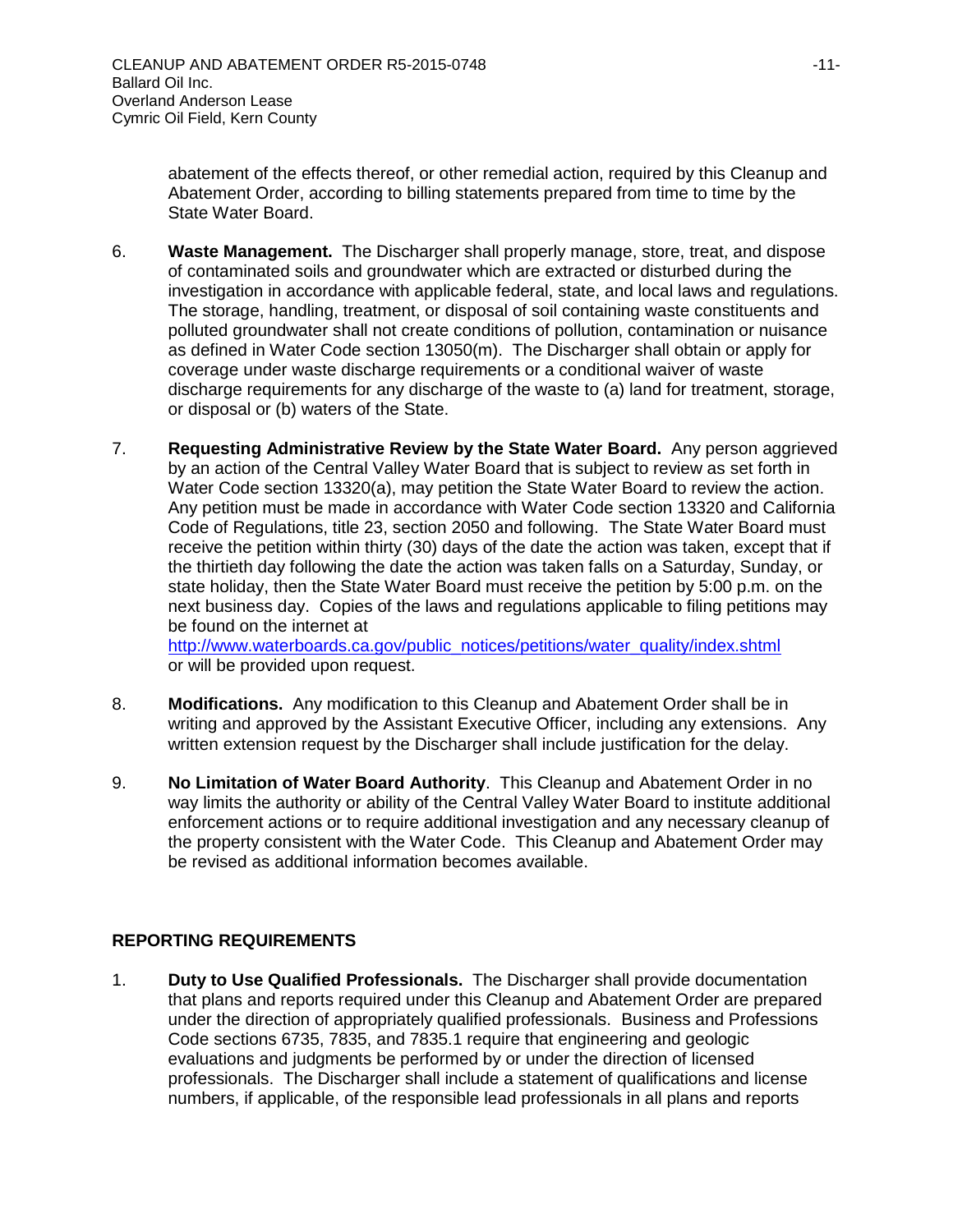required under this Cleanup and Abatement Order. The lead professional shall sign and affix their license stamp, as applicable, to the report, plan, or document.

- 2. **Electronic and Paper Media Reporting Requirements.** The Discharger shall comply with the following reporting requirements for all reports and plans (and amendments thereto) required by this Cleanup and Abatement Order:
	- a. The Discharger shall submit one paper and one electronic, searchable Portable Document Format (PDF) copy of all technical reports, monitoring reports, progress reports, and plans required by this Cleanup and Abatement Order. The PDF copy of all the reports shall also be uploaded into the GeoTracker database, as required by Reporting Requirement 2.(d) below.
	- b. Larger documents shall be divided into separate files at logical places in the report to keep file sizes under 150 megabytes.
	- c. All paper correspondence and documents submitted to the Central Valley Water Board must include the GeoTracker Site Global ID.
	- d. Electronic Data Submittals to the Central Valley Water Board in compliance with the Cleanup and Abatement Order are required to be submitted electronically via the Internet into the GeoTracker database<http://geotracker.waterboards.ca.gov/>

| l Lease           | <b>GeoTracker Site Global ID:</b> |  |
|-------------------|-----------------------------------|--|
| Overland Anderson | T10000007035                      |  |

The electronic data shall be uploaded on or prior to the regulatory due dates set forth in the Cleanup and Abatement Order or addenda thereto. To comply with these requirements, The Discharger shall upload to the GeoTracker database the following minimum information:

- i. Laboratory Analytical Data: Analytical data (including geochemical data) for all waste, soil, and water samples shall be submitted in Electronic Deliverable Format (EDF), which facilitates the transfer of data from the laboratory to the end user. Waste, soil, and water include analytical results of samples collected from the following locations and devices: surface samples, equipment, monitoring wells, boreholes, gas and vapor wells or other collection devices, groundwater, piezometers, and stockpiles.
- ii. Locational Data: All permanent monitoring locations (monitoring wells, sediment sampling locations, etc.) shall be surveyed with latitude and longitude coordinates in a decimal degree format basin on the North American Datum 1983 ellipsoid, and accurate to within one meter (3 feet).
- iii. Site Map: Site map or maps which display discharge locations, streets bordering the facility, and sampling locations for all waste, soil, and water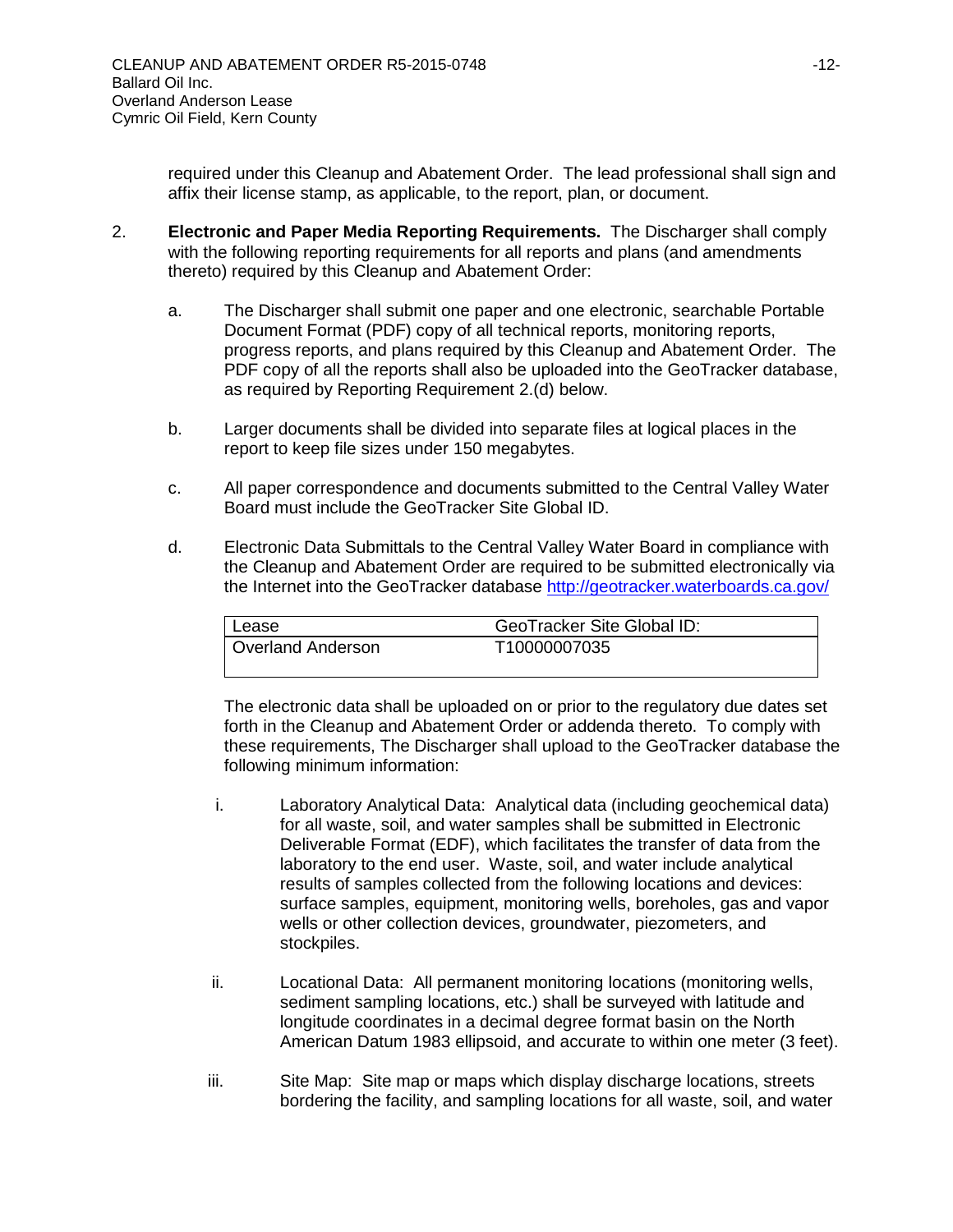samples. The site map is a stand-alone document that may be submitted in various electronic formats. A site map must also be uploaded to show the maximum extent of any soil impact and water pollution. An update to the site map may be uploaded at any time.

- iv. Electronic Report: A complete copy (in character searchable PDF) of all work plans, work plan modifications, assessment, cleanup, and monitoring reports including the signed transmittal letters, professional certifications, and all data presented in the reports.
- 3. **Oversight Reimbursement.** The Discharger may be required to reimburse the Central Valley Water Board for reasonable costs associated with oversight of the investigation and remediation of the Site, as provided in Water Code section 13304(c) (1). **By 4 January 2016**, provide the name and address where the invoices shall be sent. Failure to provide a name and address for invoices and/or failure to reimburse the Central Valley Water Board's reasonable oversight costs shall be considered a violation of this Cleanup and Abatement Order.
- 4. **Signatory Requirements.** All reports and work plans required under this Cleanup and Abatement Order shall be signed and certified, in accordance with Order Item 9 above, by the Discharger or by a duly authorized representative and submitted to the Central Valley Water Board. A person is a duly authorized representative only if: 1) The authorization is made in writing by The Discharger; and 2) The authorization specifies either an individual or a position having responsibility for the overall operation of the regulated facility or activity. (A duly authorized representative may thus be either a named individual or any individual occupying a named position.)
- 5. All monitoring and technical reports required under this Cleanup and Abatement Order shall be submitted to:

California Regional Water Quality Control Board Central Valley Region 1685 E Street, Suite 200 Fresno, CA 93706 Attn: Ron Holcomb

GeoTracker Site Global ID: T10000007035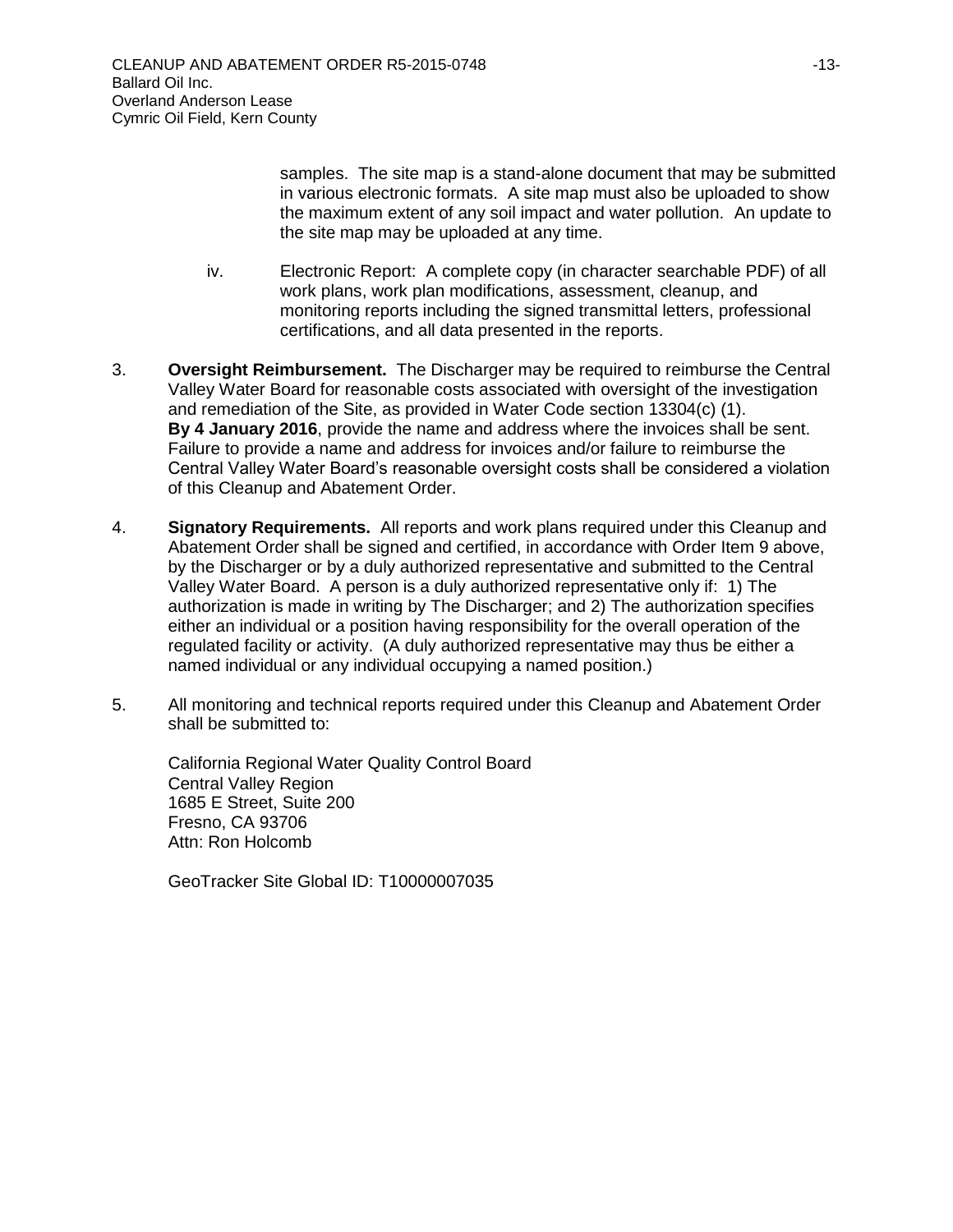CLEANUP AND ABATEMENT ORDER RS-2015-0748 Ballard Oil Inc. Overland Anderson Lease Cymric Oil Field, Kern County

6. FAILURE TO COMPLY WITH THE PROVISIONS OF THIS CLEANUP AND ABATEMENT ORDER MAY SUBJECT YOU TO FURTHER ENFORCEMENT ACTION, INCLUDING BUT NOT LIMITED TO, ASSESSMENT OF CIVIL LIABILITY UNDER SECTIONS 13268 AND 13350 OF THE WATER CODE AND REFERRAL TO THE DISTRICT ATTORNEY OR ATTORNEY GENERAL FOR INJUNCTIVE RELIEF AND CIVIL OR CRIMINAL LIABILITY.

Ordered by:  $\alpha$ ay 1 - Radgers<br>ERODGERS, Assistant Executive Officer

CLAY

 $12/1/2015$ Date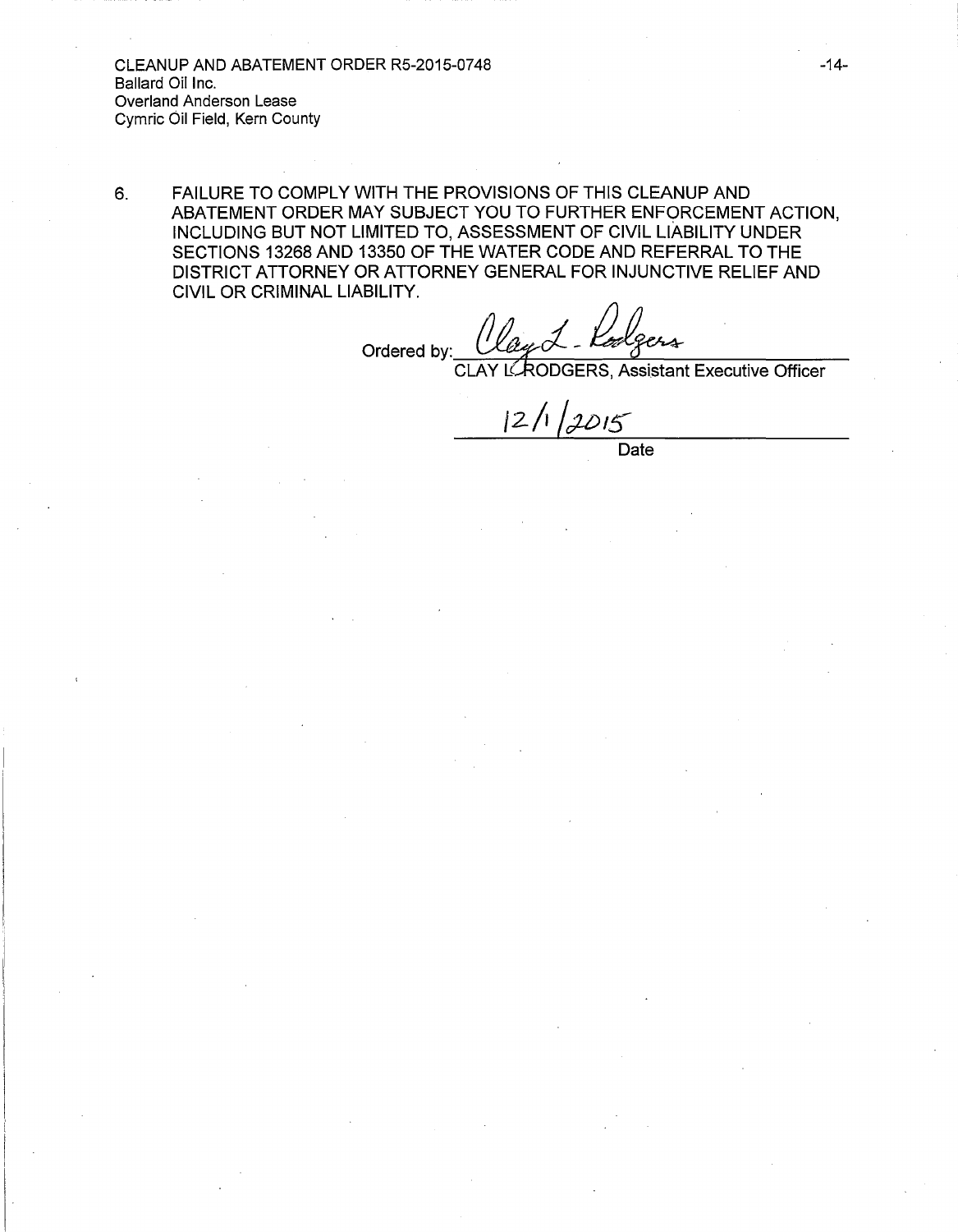### CALIFORNIA REGIONAL WATER QUALITY CONTROL BOARD CENTRAL VALLEY REGION

### MONITORING AND REPORTING PROGRAM R5-2015-0748 FOR BALLARD OIL INC. OVERLAND ANDERSON LEASE CYMRIC OIL FIELD KERN COUNTY

Compliance with this Monitoring and Reporting Program (MRP) is required pursuant to Water Code section 13267 as ordered by Cleanup and Abatement Order R5-2015-0748 (the "CAO"). Failure to comply with this program constitutes noncompliance with the CAO and the Water Code, which can result in the imposition of civil liability. All sampling and analyses shall be by United States Environmental Protection Agency (USEPA) approved methods. The test methods chosen for detection of the constituents of concern shall be subject to review and concurrence by the California Regional Water Quality Control Board, Central Valley Region ("Central Valley Water Board").

A complete list of substances which are tested for and reported on by the testing laboratory shall be provided to the Central Valley Water Board. All peaks must be reported. In addition, both the method detection limit (MDL) and the practical quantification limit shall be reported. Detection limits shall equal or be more precise than USEPA methodologies. Analysis with an MDL greater than the most stringent drinking water standard that results in non-detection needs to be reanalyzed with the MDL set lower than the drinking water standard or at the lowest level achievable by the laboratory. Water samples must be analyzed within allowable holding time limits as specified in 40 CFR Part 136. All quality assurance/quality control (QA/QC) samples must be run on the same dates when samples were actually analyzed. Proper chain of custody procedures must be followed and a copy of the completed chain of custody form shall be submitted with the report. All analyses must be performed by a State Water Resources Control Board Division of Drinking Water Program certified laboratory.

The Discharger shall maintain all sampling and analytical results: date, exact place, and time of sampling; dates analyses were performed; analyst's name; analytical techniques used; and results of all analyses. Such records shall be retained for a minimum of three years. This period of retention shall be extended during the course of any unresolved litigation regarding this discharge, or when requested by the Central Valley Water Board.

The Discharger shall provide a list of all chemicals and additives used in the production and processing of oil and the treatment of oil field produced water. This list shall include all chemicals and additives used in any stage of production including, but not limited to, substances injected into production and enhanced oil recovery wells and distribution and collection lines, substances added or applied to produced fluids either prior to or after treatment, and substances added or applied to produced fluids prior to or after being discharged to ponds or the ground surface. The Discharger shall add this list to Table 1 of this MRP under the heading of **Oil Production and Process Chemicals and Additives**. The Discharger shall sample and monitor for these chemicals and additives when conducting the groundwater and wastewater effluent monitoring programs of this MRP.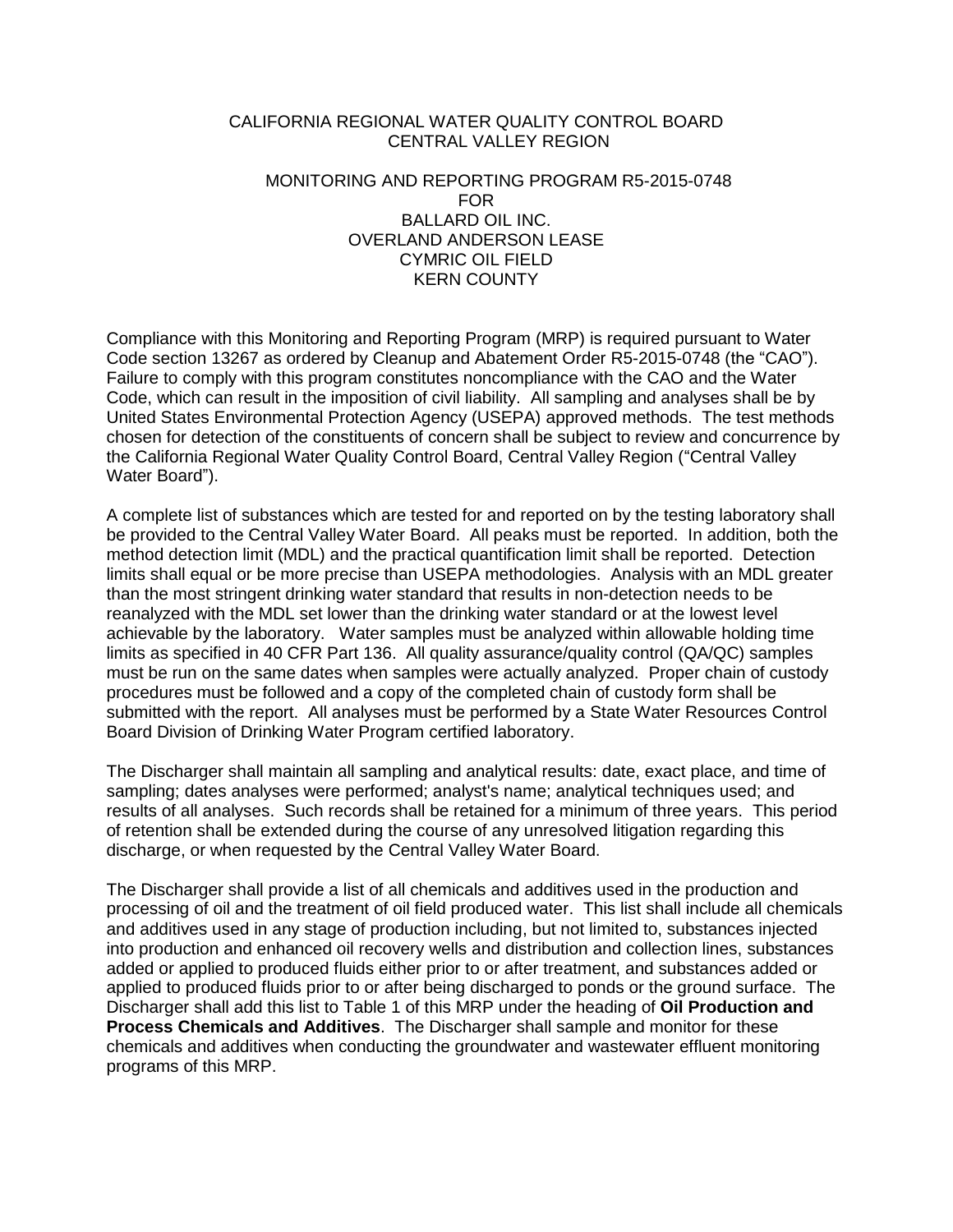### **GROUNDWATER MONITORING**

The Discharger shall operate and maintain a groundwater monitoring system that complies with the requirements of the CAO and is consistent with the detection monitoring requirements of section 20420 of Title 27, CCR, section 20005 et seq. (Title 27). The monitoring system shall be certified by a California-licensed professional civil engineer or geologist as being consistent with the detection monitoring requirements of Title 27. The Discharger shall revise the groundwater monitoring system (after review and approval by Central Valley Water Board staff) as needed to characterize the groundwater and to delineate the nature and extent of any release of waste constituents due to the operation of the surface impoundments (ponds) that are the subject of the CAO.

Groundwater samples shall be collected quarterly from groundwater monitoring wells and other sampling points established in accordance with the hydrogeological characterization required by the CAO. The collected samples shall be analyzed for the parameters and constituents listed in Table I in accordance with the specified methods and frequencies. The Discharger shall collect, preserve, and transport groundwater samples in accordance with the Sample Collection and Analysis Plan approved by the Assistant Executive Officer.

### **WASTEWATER MONITORING**

Produced water samples shall be collected quarterly at a point in the system before discharge to the ponds. Time of collection of the sample shall be recorded. The collected produced water samples shall be analyzed for the parameters and constituents listed in Table I in accordance with the specified methods and frequencies. The Discharger shall collect, preserve, and transport produced water samples in accordance with the approved Sample Collection and Analysis Plan.

The Discharger shall record the volume of wastewater discharged to the ponds monthly. The wastewater volumes shall be reported in the quarterly monitoring reports.

## **FACILITY MONITORING**

Permanent markers shall be in place with calibrations indicating the water level at design capacity and available operational freeboard. The freeboard shall be monitored on all ponds to the nearest tenth of a foot **monthly**.

Annually, prior to the anticipated rainy season, but **no later than 30 September**, the Discharger shall conduct an inspection of the facility. The inspection shall assess repair and maintenance needed for: drainage control systems; slope failure; groundwater monitoring wells, or any change in site conditions that could impair the integrity of the waste management unit or precipitation and drainage control structures; and shall assess preparedness for winter conditions including, but not limited to, erosion and sedimentation control. The Discharger shall take photos of any problems areas before and after repairs. Any necessary construction, maintenance, or repairs shall be **completed by 31 October**. Annual facility inspection reporting shall be **submitted by 30 November**.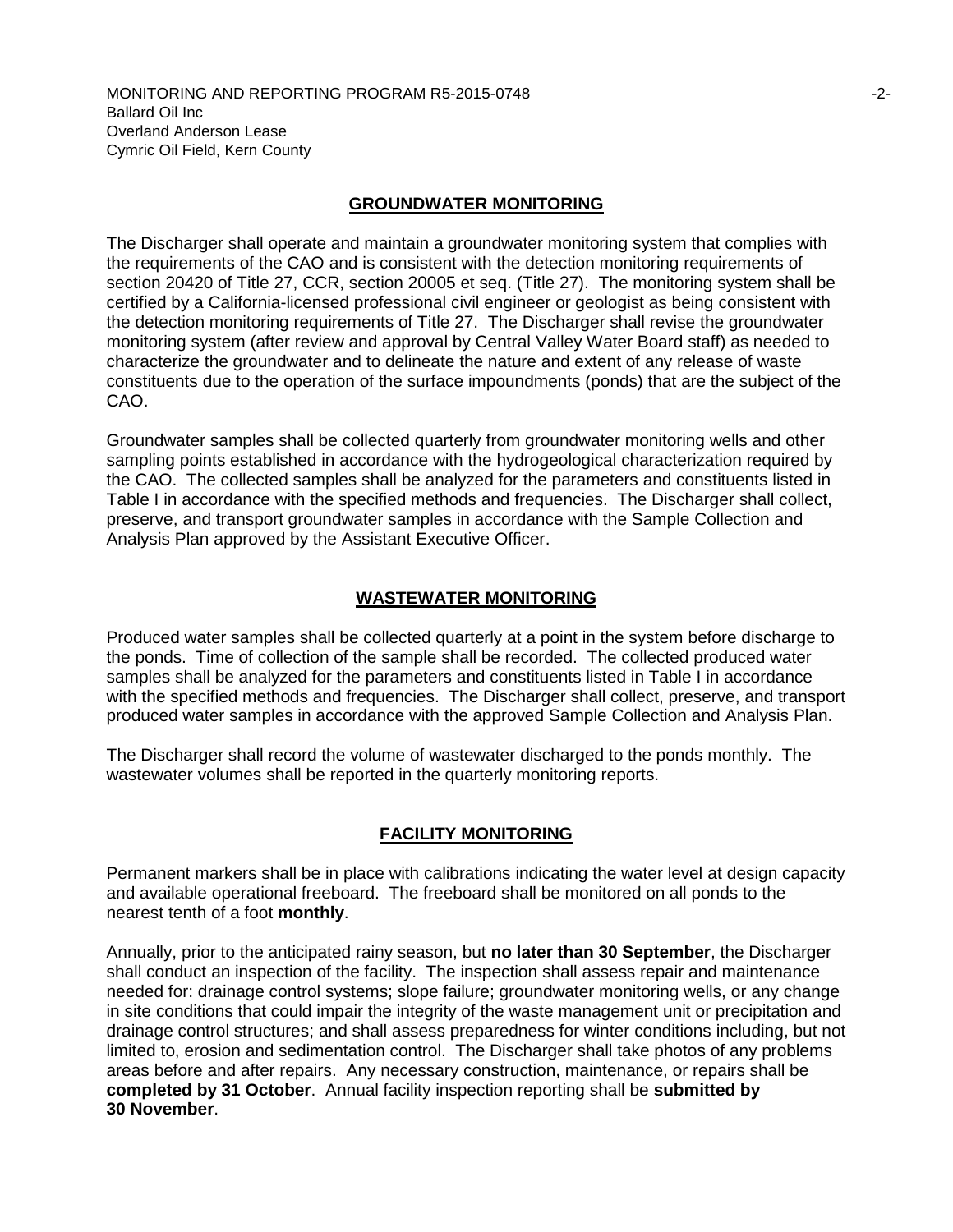The Discharger shall inspect all precipitation, diversion, and drainage facilities for damage **within 7 days** following major storm events (e.g., a storm that causes continual runoff for at least one hour) capable of causing flooding, damage, or significant erosion. The Discharger shall take photos of any problem areas before and after repairs. Necessary repairs shall be completed **within 30 days** of the inspection. Notification and reporting requirements for major storm events shall be conducted as required in Reporting Requirements 2. of this MRP.

The Discharger shall monitor and record on-site rainfall data using an automated rainfall gauge. Data shall be used in establishing the severity of storm events and wet seasons for comparison with design parameters used for waste management unit design and conveyance and drainage design. Daily data and on-site observation shall be used for establishing the need for inspection and repairs after major storm events. Rainfall data shall be reported in the quarterly monitoring reports, as required by this MRP.

## **REPORTING REQUIREMENTS**

- 1. The Discharger shall report all monitoring data and information as specified herein. Reports that do not comply with the required format will be **REJECTED** and the Discharger shall be deemed to be in noncompliance with this Monitoring and Reporting Program.
- 2. Quarterly groundwater and wastewater monitoring and remediation system reports shall be submitted to the Central Valley Water Board according to the schedule below.

| <b>Monitoring Period</b> | <b>Report Due</b> |
|--------------------------|-------------------|
| January - March          | April 30          |
| April – June             | July 31           |
| July - September         | October 31        |
| October - December       | January 31        |

Each quarterly report shall include the following minimum information:

- (a) a description and discussion of the sampling event and results, including trends in the concentrations of waste constituents and groundwater elevations in the wells. If there are any deficiencies during the sampling event or if impacts to groundwater extend beyond recent historical boundaries, the report shall include an explanation and/or evaluation and propose options for addressing or correcting the deficiencies;
- (b) field logs that contain, at a minimum, water quality parameters measured before, during, and after purging, method of purging, depth of water, volume of water purged, etc.;
- (c) groundwater contour maps for all groundwater zones, if applicable;
- (d) waste constituent isoconcentration maps for all groundwater zones, if applicable;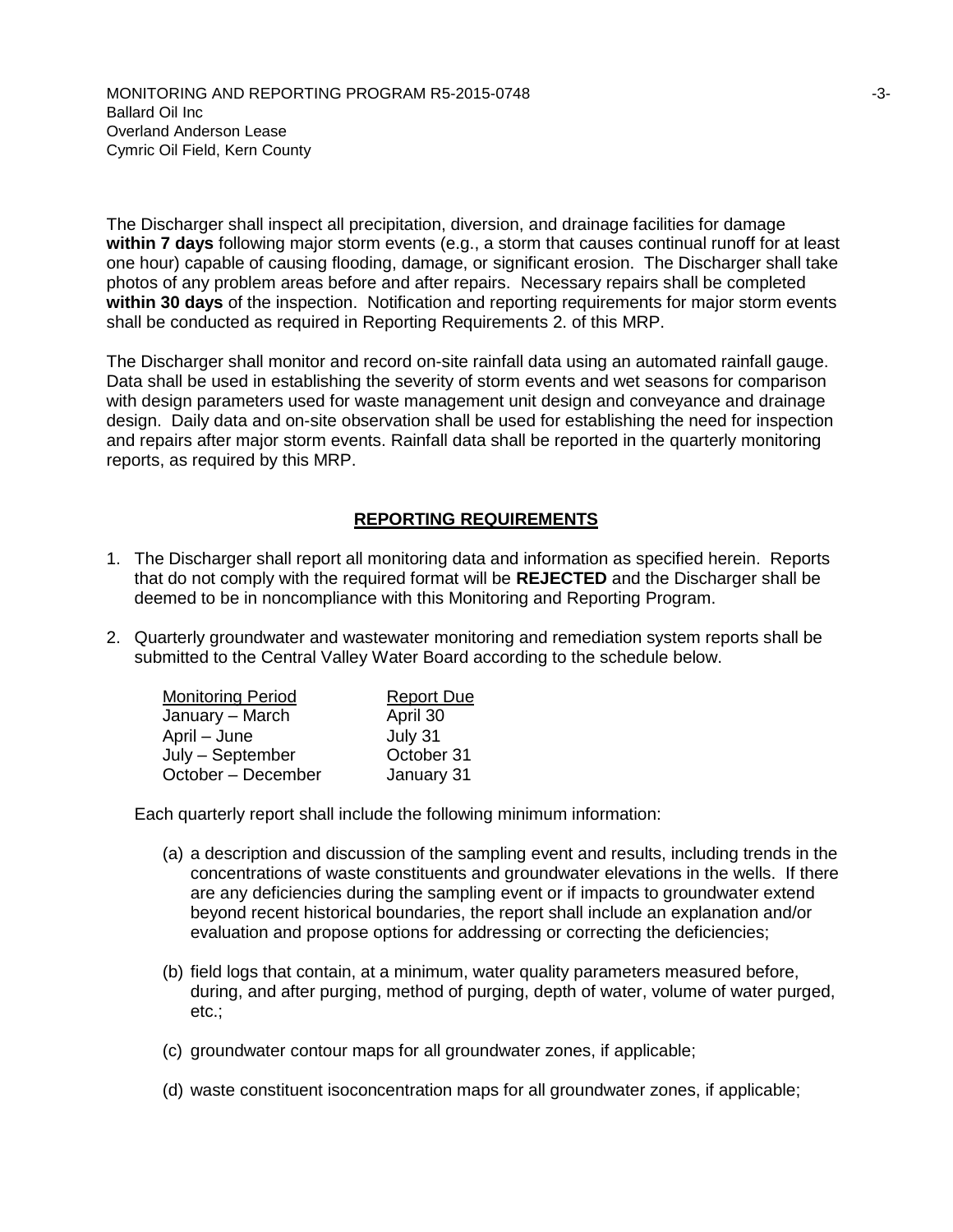- (e) a table showing well construction details that shall include, at a minimum, well number, groundwater zone being monitored, measuring point elevation, depth to top and bottom of screen, water level elevation, and depth to water;
- (f) cumulative data tables containing all historical water quality analytical results and depth to groundwater;
- (g) a copy of all laboratory analytical data reports;
- (h) results of any monitoring done more frequently than required at the locations specified in this Monitoring and Reporting Program or at other locations at the site shall be reported to the Central Valley Water Board;
- (i) a summary of any spills/releases that occurred during the quarter and tasks undertaken in response to the spills/releases;
- (j) an update and status on each of the outstanding tasks required by the CAO or Assistant Executive Officer;
- (k) a map showing all wells on the facility and the location of wastewater sampling;
- 3. In reporting the monitoring data, the Discharger shall arrange the data in tabular form so that the date, the constituents, and the concentrations are readily discernible. The data shall be summarized to demonstrate compliance with the requirements. All data shall be submitted in an electronic form acceptable to the Assistant Executive Officer.
- 4. Each quarterly monitoring report shall be submitted as a single document and contain all monitoring data collected at the site including all information cited in the above sections. A hard copy of all required reports or responses shall be submitted by the due date unless otherwise arranged with Central Valley Water Board staff.
- 5. The Discharger shall submit an **annual report by 31 January** of each year for the preceding year. The report can be combined with the Discharger's fourth quarter monitoring report. The report shall contain:
	- (a) Both tabular and graphical summaries of all data obtained during the year;
	- (b) An in-depth evaluation of groundwater conditions at the site including short and longterm trends of the constituents of concern in each area of the site;
	- (c) An evaluation of the effectiveness of the groundwater monitoring network in delineating the lateral and vertical extent of impacts to groundwater in all affected areas of the site. This needs to include an identification of any data gaps and potential deficiencies in the monitoring system or reporting program. The report shall include recommendations to address any deficiencies in the monitoring and report program;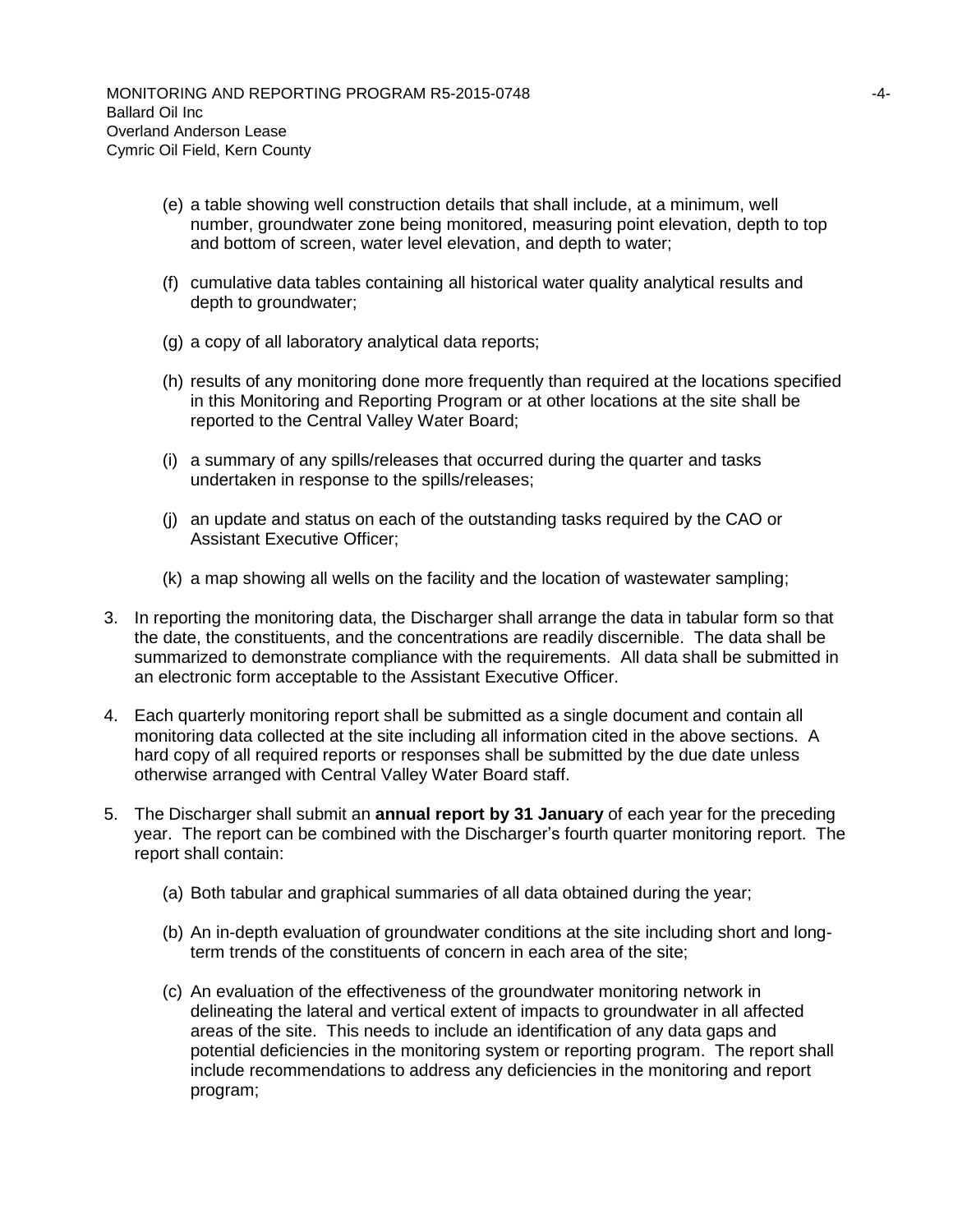- (d) An evaluation of the effectiveness of each of the remediation systems. The evaluation shall include the effectiveness of the systems in remediating impacted groundwater and each of the source areas or suspected source areas. The report shall include recommendations for improving or expanding the systems, if necessary;
- (e) A summary of the performance of each remediation system including the amount and percentage of operating and downtime, and the amount of petroleum hydrocarbons removed, if applicable; and
- (f) A summary of all spills/releases, if any, that occurred during the year, tasks undertaken in response to the spills, the results of the tasks undertaken.
- 6. The Discharger may request that the Assistant Executive Officer change the monitoring frequency or constituents of concern after the first year of monitoring. The request needs to include a demonstration that adequate data has been collected to determine background groundwater conditions and a justification for the change.
- 7. The Discharger shall maintain a data base containing historical and current monitoring data in an electronic form acceptable to the Assistant Executive Officer. The data base shall be updated quarterly and provided to the Central Valley Water Board in electronic format.
- 8. The Discharger shall submit electronic copies of all work plans, reports, analytical results, and groundwater elevation data over the Internet to the State Water Board Geographic Environmental Information Management System database (GeoTracker) at *[http://GeoTracker.swrcb.ca.gov](http://geotracker.swrcb.ca.gov/)*. Electronic submittals shall comply with GeoTracker standards and procedures, as specified on the State Water Board's web site. Uploads to GeoTracker shall be completed on or prior to the due date. In addition, a hardcopy of each document shall be submitted to:

California Regional Water Quality Control Board Central Valley Region 1685 E Street, Suite 200 Fresno, CA 93706 Attn: Ron Holcomb

GeoTracker Site Global ID: T10000007035

9. A transmittal letter explaining the essential points shall accompany each report. At a minimum, the transmittal letter shall identify any violations found since the last report was submitted, and if the violations were corrected. If no violations have occurred since the last submittal, this shall be stated in the transmittal letter. The transmittal letter shall also state that a discussion of any violations found since the last report was submitted, and a description of the actions taken or planned for correcting those violations, including any references to previously submitted time schedules, is contained in the accompanying report. The transmittal letter shall contain a statement identical to that required by the CAO by the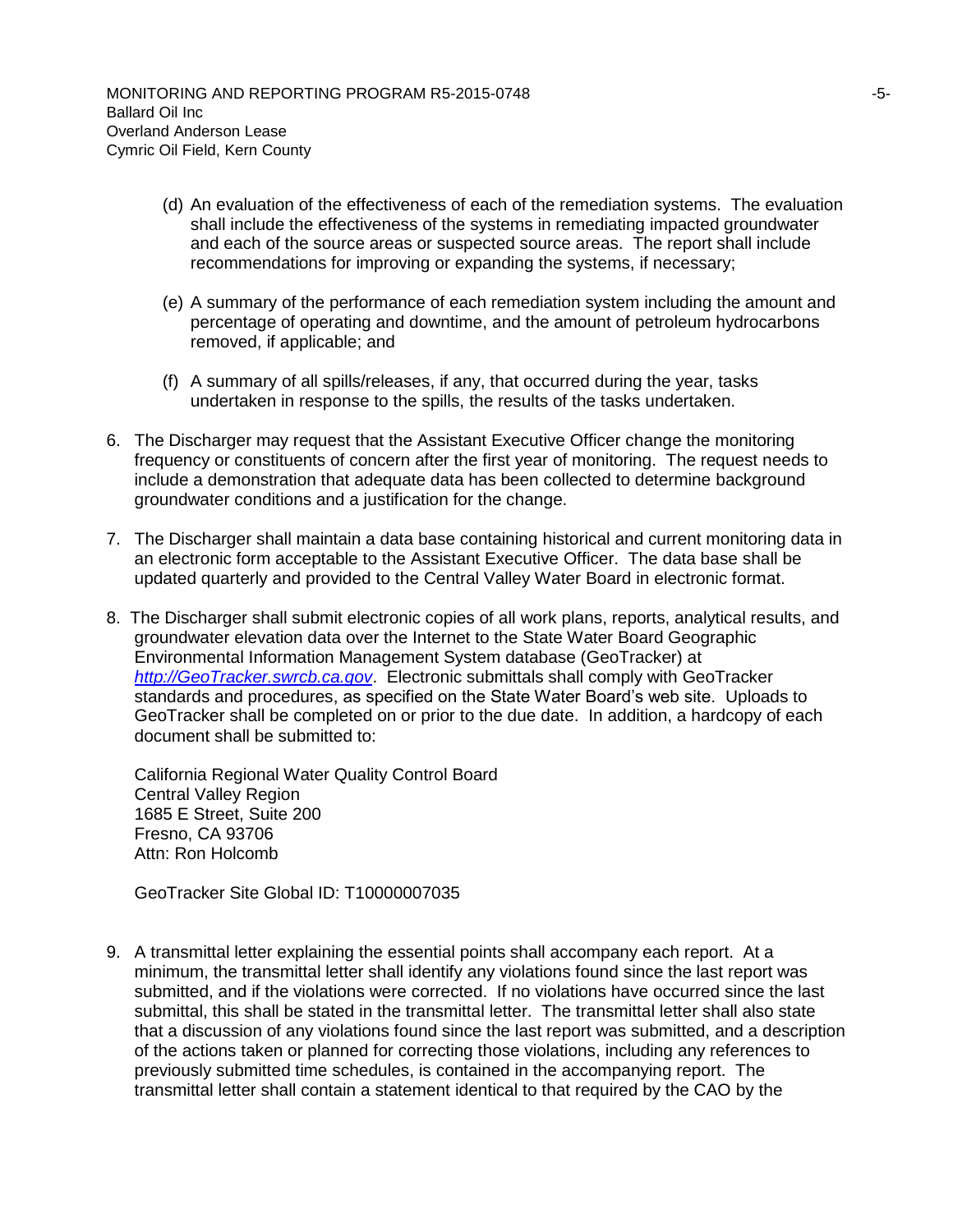MONITORING AND REPORTING PROGRAM RS-2015-0748 Ballard Oil Inc Overland Anderson Lease Cymric Oil Field, Kern County

Discharger, or the Discharger's authorized agent, under penalty of perjury, that to the best of the signer's knowledge the report is true, accurate, and complete.

The Discharger shall implement the above monitoring program on the effective date of this Program.

Ordered by:  $\alpha$ ung $\alpha$ . lay L. Ladgess<br>LAODGERS, Assistant Executive Officer

**CLAY** 

-6-

 $12/1/2015$  Date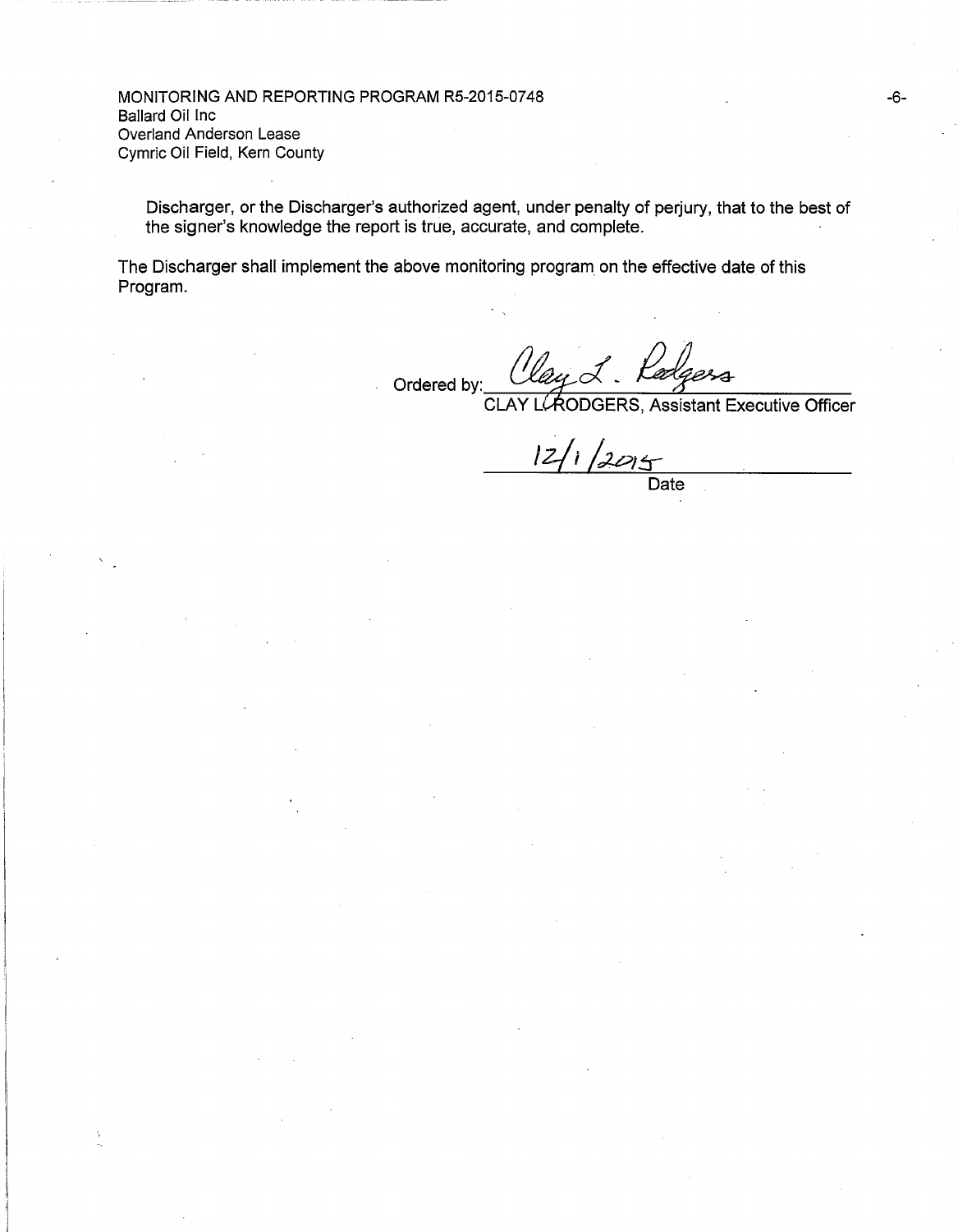| Table 1 - Wastewater and Groundwater Monitoring                                                                                                                                                                                                                           |                                                                                      |                                                                                                                                             |                                                                                                 |                                                                                                                                             |
|---------------------------------------------------------------------------------------------------------------------------------------------------------------------------------------------------------------------------------------------------------------------------|--------------------------------------------------------------------------------------|---------------------------------------------------------------------------------------------------------------------------------------------|-------------------------------------------------------------------------------------------------|---------------------------------------------------------------------------------------------------------------------------------------------|
| <b>Parameters</b>                                                                                                                                                                                                                                                         | <b>Units</b>                                                                         | <b>Monitoring</b><br><b>Frequency</b>                                                                                                       | <b>US EPA</b><br>or other<br><b>Method</b>                                                      | <b>Reporting</b><br><u>Frequency</u>                                                                                                        |
| <b>Groundwater Elevation</b>                                                                                                                                                                                                                                              | feet &<br>hundredths,<br>MSL <sup>1</sup>                                            | Quarterly                                                                                                                                   |                                                                                                 | Quarterly                                                                                                                                   |
| <b>Field Parameters</b>                                                                                                                                                                                                                                                   |                                                                                      |                                                                                                                                             |                                                                                                 |                                                                                                                                             |
| Temperature<br><b>Electrical Conductivity</b><br>рH                                                                                                                                                                                                                       | $\mathrm{P}^2$<br>$\mu$ mhos/cm <sup>3</sup><br>pH units                             | Quarterly<br>Quarterly<br>Quarterly                                                                                                         |                                                                                                 | Quarterly<br>Quarterly<br>Quarterly                                                                                                         |
| <b>Monitoring Parameters</b>                                                                                                                                                                                                                                              |                                                                                      |                                                                                                                                             |                                                                                                 |                                                                                                                                             |
| <b>Total Dissolved Solids (TDS)</b><br><b>Electrical Conductivity</b><br>Boron, dissolved                                                                                                                                                                                 | mg/L <sup>4</sup><br>umhos/cm<br>mg/L                                                | Quarterly<br>Quarterly<br>Quarterly                                                                                                         | 160.1<br>120.1<br>6010B                                                                         | Quarterly<br>Quarterly<br>Quarterly                                                                                                         |
| <b>Oil Production and Process</b><br><b>Chemicals and Additives<sup>5</sup></b>                                                                                                                                                                                           | $\mu$ g/L                                                                            | Quarterly                                                                                                                                   | As Appropriate <sup>6</sup>                                                                     | Quarterly                                                                                                                                   |
| <b>Standard Minerals</b>                                                                                                                                                                                                                                                  |                                                                                      |                                                                                                                                             |                                                                                                 |                                                                                                                                             |
| Alkalinity as CaCO3<br><b>Bicarbonate Alkalinity as CaCO3</b><br>Carbonate Alkalinity as CaCO3<br>Hydroxide Alkalinity as CaCO3<br>Sulfate, dissolved<br>Nitrate-N, dissolved<br>Calcium, dissolved<br>Magnesium, dissolved<br>Sodium, dissolved<br>Potassium<br>Chloride | mg/L<br>mg/L<br>mg/L<br>mg/L<br>mg/L<br>mg/L<br>mg/L<br>mg/L<br>mg/L<br>mg/L<br>mg/L | Quarterly<br>Quarterly<br>Quarterly<br>Quarterly<br>Quarterly<br>Quarterly<br>Quarterly<br>Quarterly<br>Quarterly<br>Quarterly<br>Quarterly | 310.1<br>310.1<br>310.1<br>310.1<br>300.0<br>300.0<br>6010B<br>6010B<br>6010B<br>6010B<br>300.0 | Quarterly<br>Quarterly<br>Quarterly<br>Quarterly<br>Quarterly<br>Quarterly<br>Quarterly<br>Quarterly<br>Quarterly<br>Quarterly<br>Quarterly |
| PAHS <sup>7</sup>                                                                                                                                                                                                                                                         | $\mu$ g/L $^8$                                                                       | Quarterly                                                                                                                                   | 8270                                                                                            | Quarterly                                                                                                                                   |
| <b>Total Petroleum Hydrocarbons</b><br><u>(TPH)</u>                                                                                                                                                                                                                       | $\mu$ g/L                                                                            | Quarterly                                                                                                                                   | 418.1                                                                                           | Quarterly                                                                                                                                   |
| <b>Volatile Organic Compounds</b><br>Full Scan                                                                                                                                                                                                                            | $\mu$ g/L                                                                            | Quarterly                                                                                                                                   | 8260B                                                                                           | Quarterly                                                                                                                                   |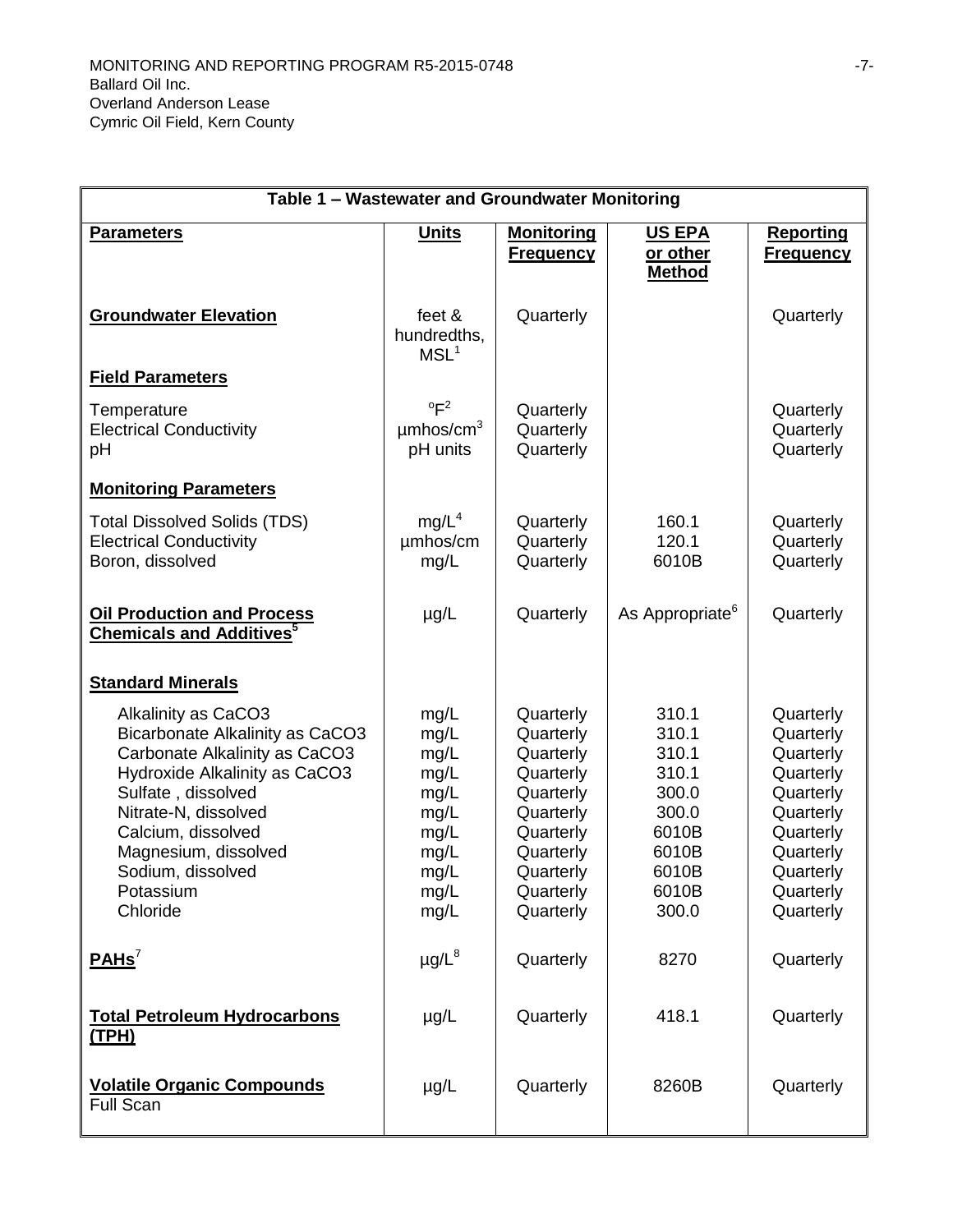| Table 1 - Wastewater and Groundwater Monitoring                                                               |                                  |                                                  |                                                     |                                                  |
|---------------------------------------------------------------------------------------------------------------|----------------------------------|--------------------------------------------------|-----------------------------------------------------|--------------------------------------------------|
| <b>Parameters</b>                                                                                             | <u>Units</u>                     | <u>Monitoring</u><br><b>Frequency</b>            | <b>US EPA</b><br>or other<br><b>Method</b>          | <b>Reporting</b><br><b>Frequency</b>             |
| <b>Stable Isotopes</b><br>Oxygen $(^{18}O)$<br>Deuterium (Hydrogen 2, ${}^{2}H$ , or D)                       | $pCi/L^9$<br>pCi/L               | Quarterly<br>Quarterly                           | 900.0<br>900.0                                      | Quarterly<br>Quarterly                           |
| Radionuclides<br>Radium-226<br>Radium-228<br>Gross Alpha particle<br>(excluding radon and uranium)<br>Uranium | pCi/L<br>pCi/L<br>pCi/L<br>pCi/L | Quarterly<br>Quarterly<br>Quarterly<br>Quarterly | $SM^{10}$ 7500-Ra<br>SM 7500-Ra<br>SM 7110<br>200.8 | Quarterly<br>Quarterly<br>Quarterly<br>Quarterly |
| <b>Constituents of Concern</b>                                                                                |                                  |                                                  |                                                     |                                                  |
| Lithium                                                                                                       | mg/L                             | Quarterly                                        | 200.7                                               | Quarterly                                        |
| Strontium                                                                                                     | mg/L                             | Quarterly                                        | 200.7                                               | Quarterly                                        |
| Iron<br>Manganese                                                                                             | mg/L<br>mg/L                     | Quarterly<br>Quarterly                           | 200.8<br>200.8                                      | Quarterly<br>Quarterly                           |
| Antimony                                                                                                      | mg/L                             | Quarterly                                        | 200.8                                               | Quarterly                                        |
| Arsenic                                                                                                       | mg/L                             | Quarterly                                        | 200.8                                               | Quarterly                                        |
| <b>Barium</b>                                                                                                 | mg/L                             | Quarterly                                        | 200.8                                               | Quarterly                                        |
| Beryllium                                                                                                     | mg/L                             | Quarterly                                        | 200.8                                               | Quarterly                                        |
| Cadmium                                                                                                       | mg/L                             | Quarterly                                        | 200.8                                               | Quarterly                                        |
| Chromium (total)                                                                                              | mg/L                             | Quarterly                                        | 200.8                                               | Quarterly                                        |
| Chromium (hexavalent)                                                                                         | mg/L                             | Quarterly                                        | 7196A                                               | Quarterly                                        |
| Cobalt                                                                                                        | mg/L                             | Quarterly                                        | 200.8                                               | Quarterly                                        |
| Copper                                                                                                        | mg/L                             | Quarterly                                        | 200.8                                               | Quarterly                                        |
| Lead                                                                                                          | mg/L                             | Quarterly                                        | 200.8                                               | Quarterly                                        |
| Mercury                                                                                                       | mg/L                             | Quarterly                                        | 7470A                                               | Quarterly                                        |